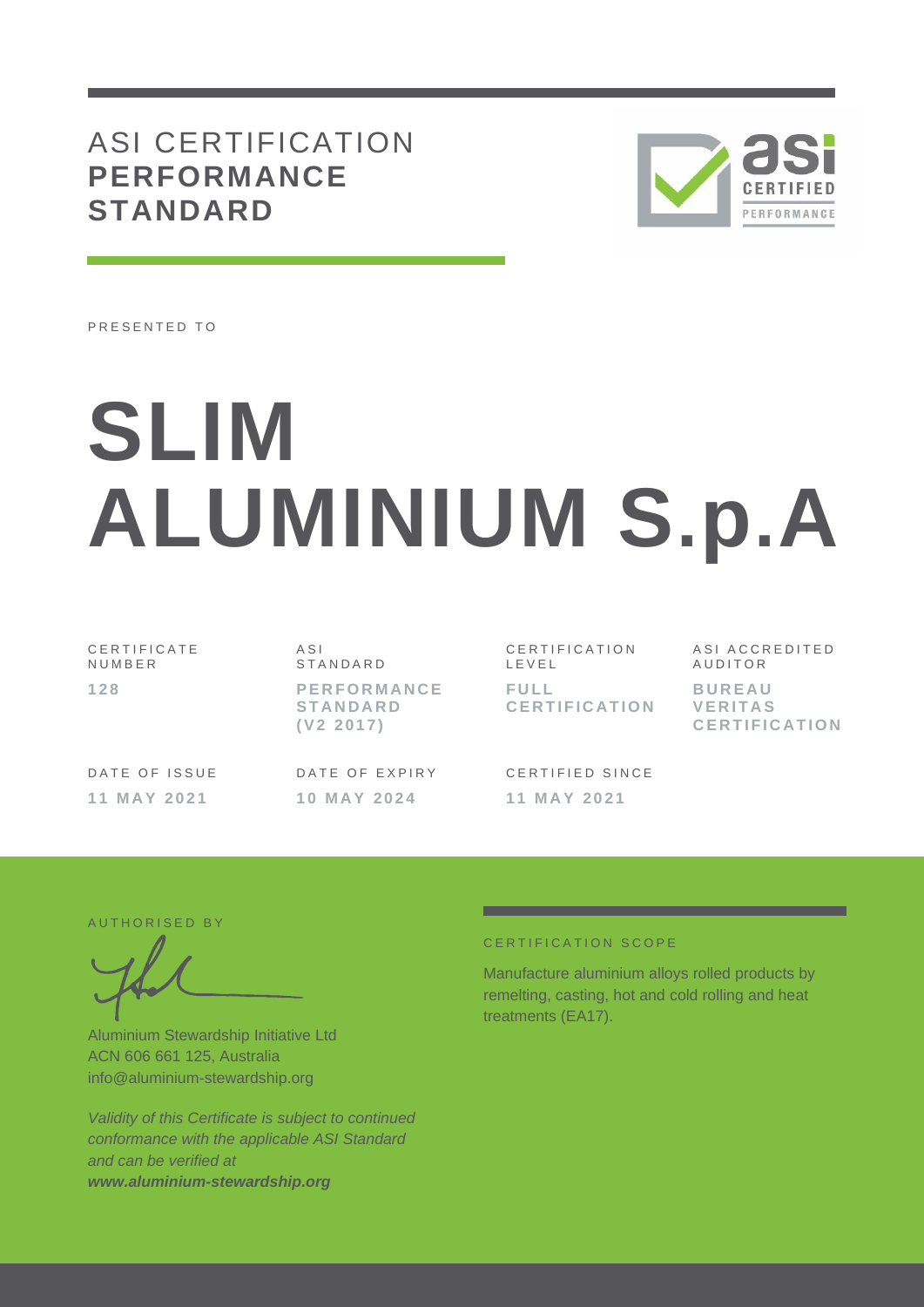# SUMMARY AUDIT REPORT **PERFORMANCE STANDARD**

### **OVERVIEW**

| MEMBER NAME                | Slim Aluminium S.p.A.                                                                                                                        |
|----------------------------|----------------------------------------------------------------------------------------------------------------------------------------------|
| ENTITY NAME                | Slim Aluminium S.p.A.                                                                                                                        |
| CERTIFICATION<br>SCOPE     | Manufacture aluminium alloys rolled products by remelting, casting, hot and<br>cold rolling and heat treatments (EA17).                      |
| SUPPLY CHAIN<br>ACTIVITIES | Semi-Fabrication                                                                                                                             |
| ASI STANDARD               | Performance Standard V2                                                                                                                      |
| AUDIT TYPE                 | <b>Certification Audit</b>                                                                                                                   |
| AUDIT FIRM                 | <b>Bureau Veritas Certification</b>                                                                                                          |
| AUDIT DATE                 | 24 – 25 February 2021                                                                                                                        |
| AUDIT REPORT<br>SUBMISSION | 19 March 2021                                                                                                                                |
| AUDIT SCOPE                | The audit scope included all the facilities, functions and services of the Slim<br>Aluminium S.p.A. di Cisterna di Latina plant.             |
|                            | Supply chain activities included in the Audit Scope:                                                                                         |
|                            | Semi-Fabrication                                                                                                                             |
|                            | All relevant Criteria in the ASI Performance Standard were included in the<br>Audit Scope.                                                   |
| AUDIT<br>OUTCOME           | Certification                                                                                                                                |
| AUDIT<br>METHODOLOGY       | The Auditors confirm that:                                                                                                                   |
| DECLARATION                | $\blacksquare$ The information provided by the Entity is true and accurate to the best<br>knowledge of the Auditor(s) preparing this report. |
|                            | The findings are based on verified Objective Evidence relevant to the<br>M<br>time period for the Audit, traceable and unambiguous.          |
|                            | The Audit Scope and audit methodology are sufficient to establish<br>M                                                                       |
|                            | confidence that the findings are indicative of the performance of the<br>Entity's defined Certification Scope.                               |

and the control of the control of the control of the control of the control of the control of the control of the control of the control of the control of the control of the control of the control of the control of the cont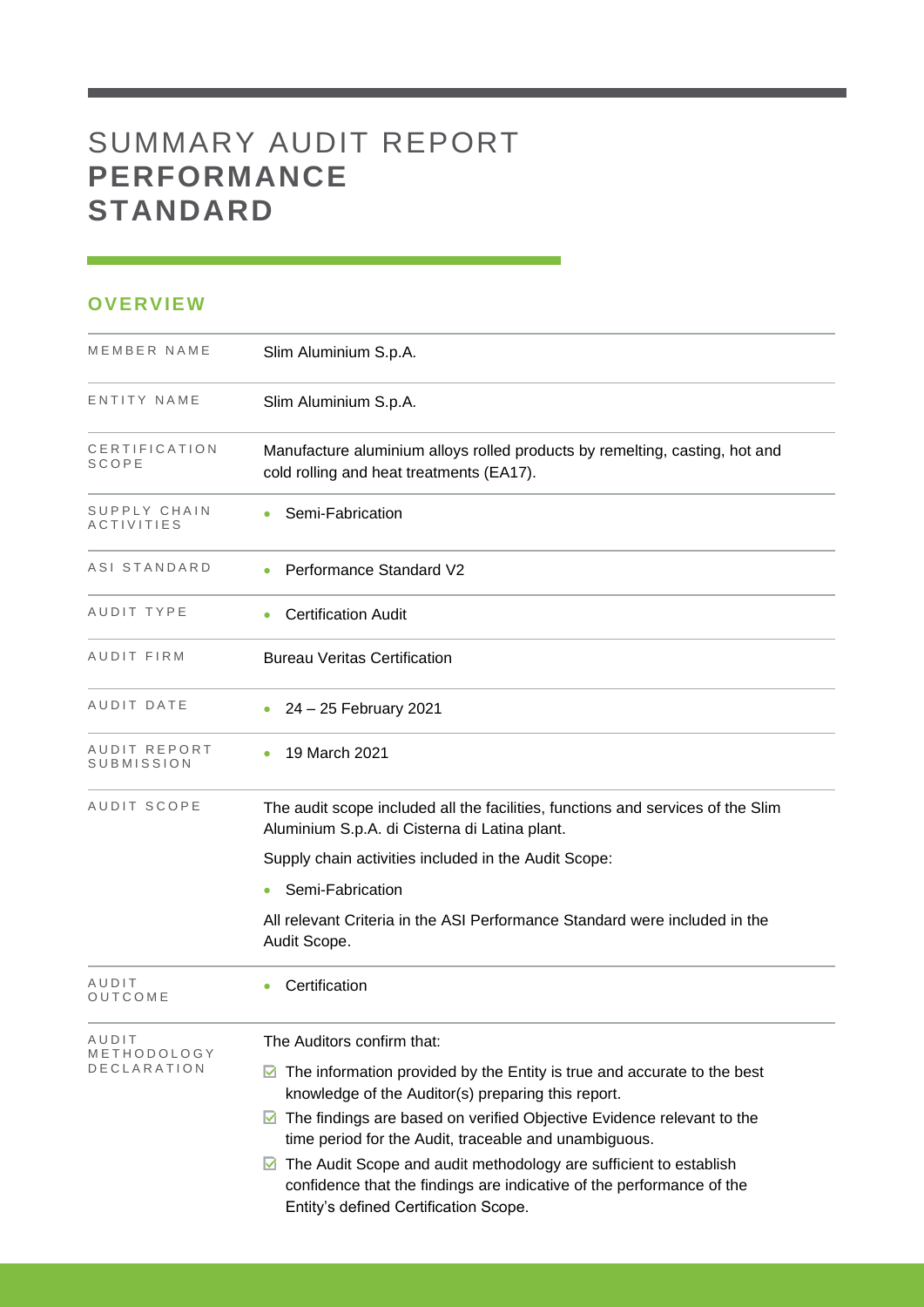|                               | The Auditor(s) have acted in a manner deemed ethical, truthful, accurate<br>M<br>professional, independent and objective. |
|-------------------------------|---------------------------------------------------------------------------------------------------------------------------|
| CERTIFICATION<br>PERIOD       | 11 May 2021 - 10 May 2024                                                                                                 |
| NEXT AUDIT<br>TYPE            | Surveillance Audit                                                                                                        |
| NEXT AUDIT<br><b>DUE DATE</b> | 10 November 2022                                                                                                          |
| CERTIFICATE<br>NUMBER         | 128                                                                                                                       |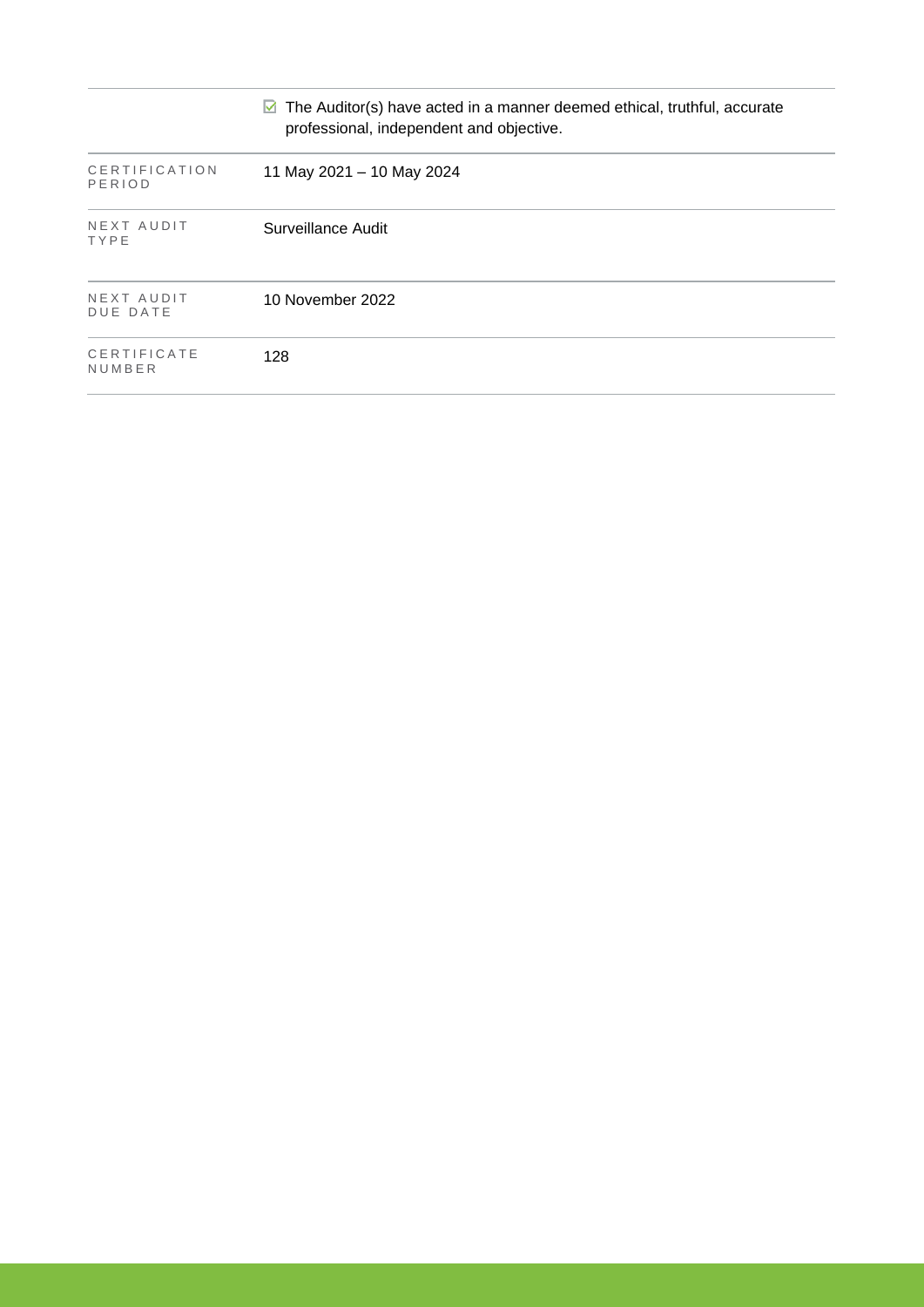## **SUMMARY OF FINDINGS**

| <b>CRITERION</b>                                                                 | <b>RATING</b> | COMMENT                                                                                                                                                                                                                                                                                                                                                                                                                                                           |  |
|----------------------------------------------------------------------------------|---------------|-------------------------------------------------------------------------------------------------------------------------------------------------------------------------------------------------------------------------------------------------------------------------------------------------------------------------------------------------------------------------------------------------------------------------------------------------------------------|--|
| PRINCIPLE 1 BUSINESS INTEGRITY                                                   |               |                                                                                                                                                                                                                                                                                                                                                                                                                                                                   |  |
| 1.1 Legal Compliance                                                             | Conformance   | A legislative list is kept updated by the IMS (Integrated<br>Management System) Manager.                                                                                                                                                                                                                                                                                                                                                                          |  |
| 1.2 Anti-Corruption                                                              | Conformance   | A Code of Conduct is contained in the Legislative<br>Decree 231/01 Model - Organization and Control<br>Model (Page 124 Code of Conduct - Annex II to the<br>Organizational Model). The Code includes<br>environmental protection, the disciplinary system<br>(Annex III) and confidentiality. The system also<br>includes the whistleblowing system.                                                                                                              |  |
| 1.3 Code of Conduct                                                              | Conformance   | A Code of Conduct is contained in the Legislative<br>Decree 231/01 Model - Organization and Control<br>Model (Page 124 Code of Conduct - Annex II to the<br>Organizational Model). The Code includes<br>environmental protection, the disciplinary system<br>(Annex III) and confidentiality. The system also<br>includes the whistleblowing system. The system<br>provides for the acceptance of the Code of Conduct in<br>the supplier pre-qualification phase. |  |
| PRINCIPLE 2 POLICY & MANAGEMENT                                                  |               |                                                                                                                                                                                                                                                                                                                                                                                                                                                                   |  |
| 2.1a Environmental, Social, and<br>Governance Policy (implement and<br>maintain) | Conformance   | The Entity has an Integrated Policy which contains<br>environmental, social and governance references. The<br>Policy also covers other aspects including energy<br>management (ISO 50001), food safety (ISO 22000)<br>and aluminium structural products (EN 15088).                                                                                                                                                                                               |  |
| 2.1b Environmental, Social, and<br>Governance Policy (senior<br>management)      | Conformance   | The Integrated Policy is periodically reviewed to verify<br>its constant suitability and adequacy. The Policy<br>clearly describes the Entity's commitment to the use<br>and provision of resources to ensure continuous<br>improvement and. the Entity also undertakes to invest<br>in staff training and education. The Policy is signed by<br>the Plant Manager and CEO.                                                                                       |  |
| 2.1c Environmental, Social, and<br>Governance Policy<br>(communication)          | Conformance   | The Integrated Policy is available internally through<br>the company intranet and to external interested parties<br>through publication on the website:<br>https://www.slimalu.com/it/certificazioni/<br>or with a direct link (in Italian):<br>https://www.slimalu.com/wp-<br>content/uploads/2021/02/Politica-Integrata-<br>Ed3_Rev2_2021_02_ita.pdf                                                                                                            |  |
| 2.2 Leadership                                                                   | Conformance   | The Entity has appointed a manager tasked with<br>supervising and ensuring correct implementation of all                                                                                                                                                                                                                                                                                                                                                          |  |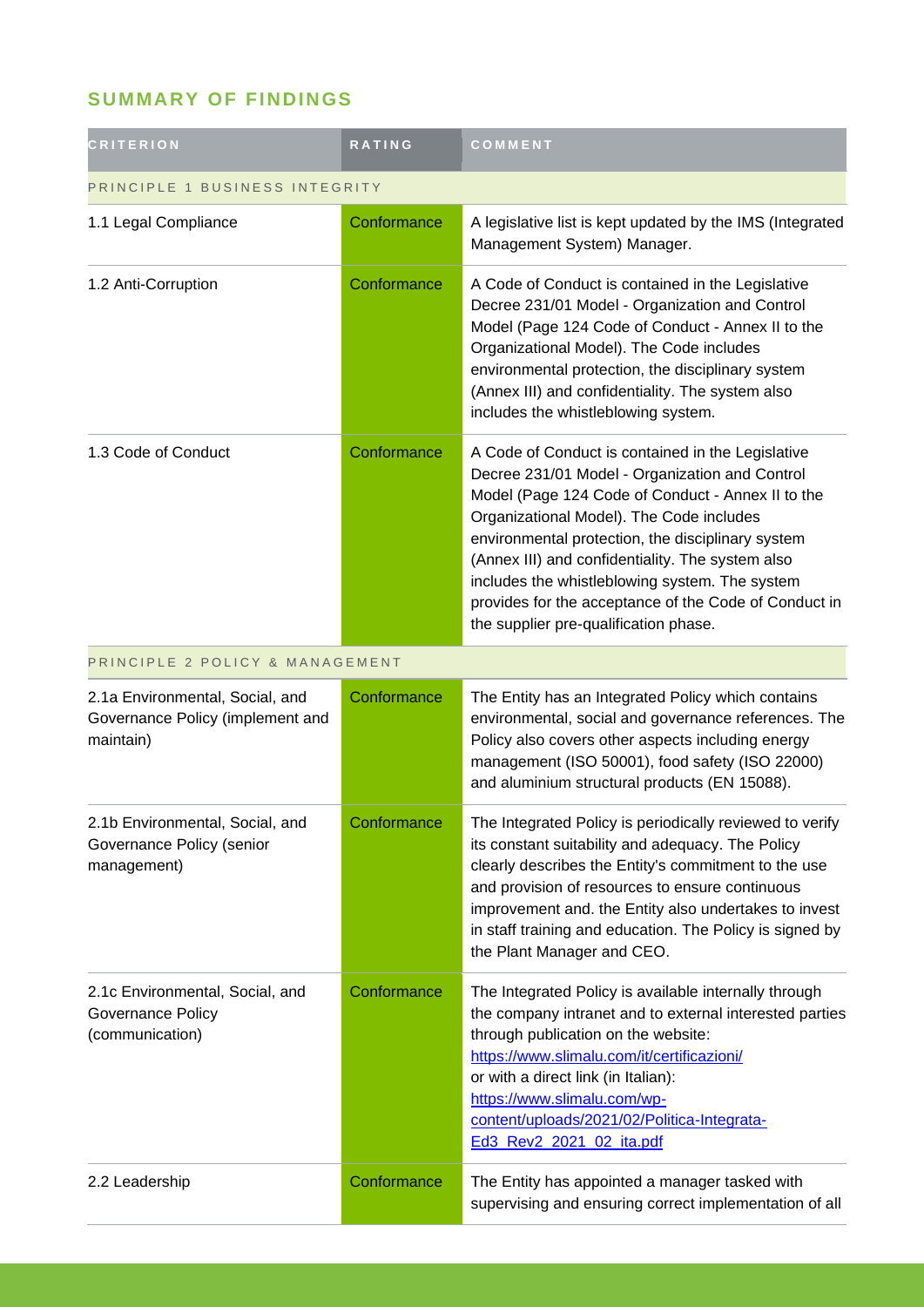| <b>CRITERION</b>                                                              | RATING                    | COMMENT                                                                                                                                                                                                                                                                                                               |  |
|-------------------------------------------------------------------------------|---------------------------|-----------------------------------------------------------------------------------------------------------------------------------------------------------------------------------------------------------------------------------------------------------------------------------------------------------------------|--|
|                                                                               |                           | management systems and with direct responsibility for<br>the integrated requirements.                                                                                                                                                                                                                                 |  |
| 2.3a Environmental and Social<br><b>Management Systems</b><br>(environmental) | Conformance               | The Entity has an ISO 14001 certified Management<br>System (certified by DNV GL).                                                                                                                                                                                                                                     |  |
| 2.3b Environmental and Social<br>Management Systems (social)                  | Minor Non-<br>Conformance | The Entity does not have a certified social<br>management system. The Management System<br>currently implemented by the Entity requires greater<br>integration with the requirements of social<br>responsibility.                                                                                                     |  |
| 2.4 Responsible Sourcing                                                      | Minor Non-<br>Conformance | The Entity has prepared a pre-qualification<br>questionnaire and there is periodic monitoring of<br>suppliers on environmental, energy and safety issues.<br>However, the Procurement Policy currently adopted by<br>the Entity requires further enrichment on the<br>requirements relating to social responsibility. |  |
| 2.5 Impact Assessments                                                        | Minor Non-<br>Conformance | The Environmental Impact Assessment analyses the<br>significance level of environmental impacts for each<br>identified direct and indirect environmental aspect.<br>However, the document requires revision to consider<br>the risks and opportunities related to the social<br>sphere.                               |  |
| 2.6 Emergency Response Plan                                                   | Conformance               | The Entity has established and documented a series<br>of procedures to respond to emergency situations and<br>dangerous behaviour. At least once a year the Entity<br>organizes training tests to respond to emergency<br>situations.                                                                                 |  |
| 2.7 Mergers and Acquisitions                                                  | Conformance               | No acquisitions have been made and no acquisitions<br>are planned in the near future. The Entity has a<br>process within the Legislative Decree 231/01 Model<br>which provides for the preparation of plans to review<br>environmental, social and governance issues.                                                 |  |
| 2.8 Closure, Decommissioning and<br><b>Divestment</b>                         | Conformance               | No decommissioning or divestments are foreseen. In<br>any case, the Entity has a process within the<br>Legislative Decree 231/01 Model in place which, in the<br>event of divestment and disposal of plants, a specific<br>plan is created to review environmental, social and<br>governance issues.                  |  |
| PRINCIPLE 3 TRANSPARENCY                                                      |                           |                                                                                                                                                                                                                                                                                                                       |  |
| 3.1 Sustainability Reporting                                                  | Minor Non-<br>Conformance | The Entity's Sustainability Report, as at time of audit,<br>is in draft. Approval of the document and its<br>publication is expected at the same time as the<br>approval of the budget scheduled for June 2021.                                                                                                       |  |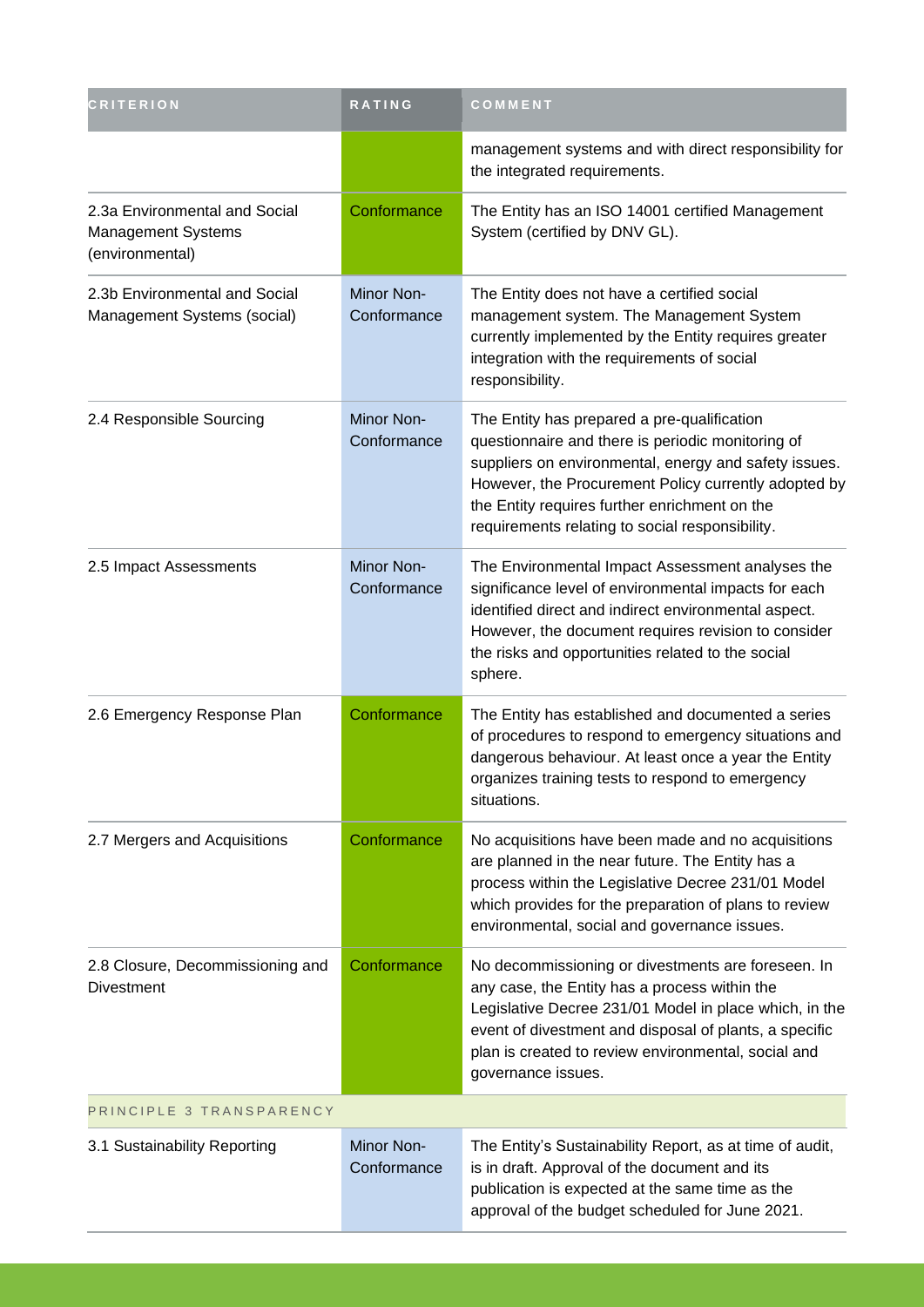| <b>CRITERION</b>                                                          | RATING                           | COMMENT                                                                                                                                                                                                                                                                                                                                                                                                                                               |  |  |
|---------------------------------------------------------------------------|----------------------------------|-------------------------------------------------------------------------------------------------------------------------------------------------------------------------------------------------------------------------------------------------------------------------------------------------------------------------------------------------------------------------------------------------------------------------------------------------------|--|--|
| 3.2 Non-compliance and liabilities                                        | Conformance                      | There are no fines, sentences or penalties relating to<br>non-compliance with applicable law. There are no<br>disputes of any kind and nature. Should these<br>situations arise in the future, the Entity will publish<br>details in the Sustainability Report (under the section<br>'relationship with stakeholders'). Once approved, the<br>document will be published and made available at:<br>https://www.slimalu.com/it/slim-cisterna-2/        |  |  |
| 3.3a Payments to governments<br>(legal and contractual)                   | Conformance                      | The Entity has a management system, compliant with<br>Legislative Decree 231/01 Model which requires both<br>a Code of Ethics and internal controls on anti-<br>corruption carried out by a Supervisory Body (OdV or<br>Organismo di Vigilanza).                                                                                                                                                                                                      |  |  |
| 3.3b Payments to governments<br>(disclosure - bauxite mining)             | Not Applicable                   | This Criterion is not applicable to the Entity's<br>Certification Scope.                                                                                                                                                                                                                                                                                                                                                                              |  |  |
| 3.4 Stakeholder complaints,<br>grievances and requests for<br>information | Minor Non-<br>Conformance        | The Entity's whistleblowing tool was developed<br>through Legislative Decree 231/01 Model. The tool<br>gives the possibility for workers to make reports and<br>complaints through a dedicated email address.<br>However, the awareness amongst workers on the<br>use of this mechanism needs to be improved.<br>Complaints and reports from external stakeholders<br>are analysed and managed even if a specific tool is<br>not currently envisaged. |  |  |
|                                                                           | PRINCIPLE 4 MATERIAL STEWARDSHIP |                                                                                                                                                                                                                                                                                                                                                                                                                                                       |  |  |
| 4.1a Environmental Life Cycle<br>Assessment (life cycle impacts)          | Conformance                      | The Entity has an LCA study report which analysed 3<br>representative products, including circles (cookware)<br>alloy 400-D, cosmetics (deep-drown) for 5657-D and<br>5005-L alloys; and household foil 8006-L.<br>Gabi software is used for data processing. The study<br>was developed by the Rina body.                                                                                                                                            |  |  |
| 4.1b Environmental Life Cycle<br>Assessment (cradle to gate)              | Conformance                      | The LCA study is not published on the website but is<br>provided to interested parties upon request.                                                                                                                                                                                                                                                                                                                                                  |  |  |
| 4.1c Environmental Life Cycle<br>Assessment (public<br>communication)     | Conformance                      | The developed LCA study is not published on the<br>website but is provided to interested parties upon<br>request.                                                                                                                                                                                                                                                                                                                                     |  |  |
| 4.2 Product design                                                        | Conformance                      | The impact on the environment of the materials<br>produced is lessened by maximizing the use of<br>aluminium scraps (pre/post-consumer) on the alloys<br>produced.                                                                                                                                                                                                                                                                                    |  |  |
| 4.3a Aluminium Process Scrap<br>(targets)                                 | Conformance                      | All production cycles are monitored for each phase of<br>the process with the recording of standard process<br>rejects and extra rejects using dedicated software.                                                                                                                                                                                                                                                                                    |  |  |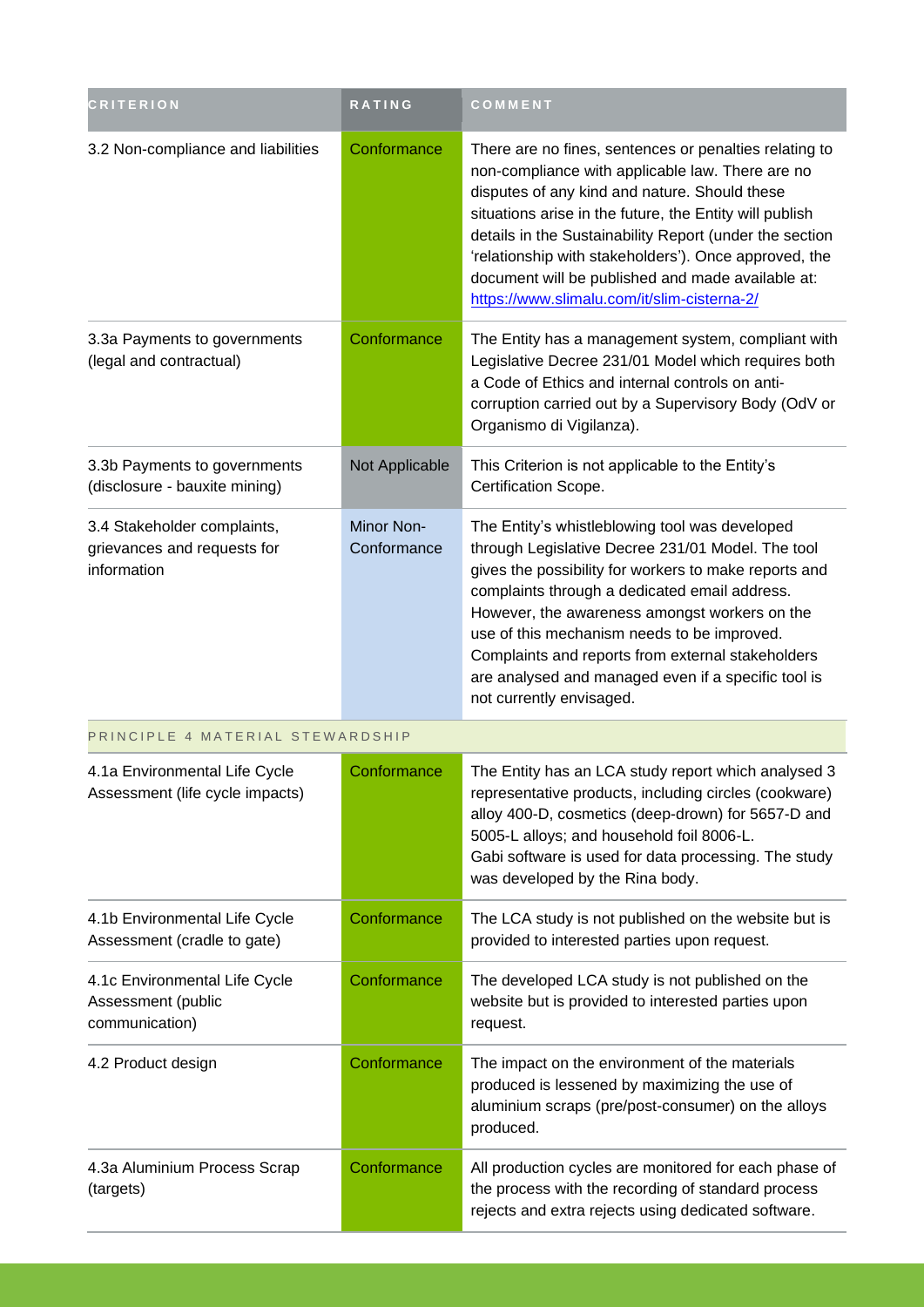| <b>CRITERION</b>                                                            | <b>RATING</b>             | COMMENT                                                                                                                                                                                                                                                                                                                                                                                                                                                                                                                                                                                                            |  |
|-----------------------------------------------------------------------------|---------------------------|--------------------------------------------------------------------------------------------------------------------------------------------------------------------------------------------------------------------------------------------------------------------------------------------------------------------------------------------------------------------------------------------------------------------------------------------------------------------------------------------------------------------------------------------------------------------------------------------------------------------|--|
|                                                                             |                           | Measurements are used to minimize waste of each<br>cycle and standardize it. Where necessary, for<br>example in cases where anomalies occur, specific<br>improvement projects are launched to bring the waste<br>back to within the standard limits or even lower.                                                                                                                                                                                                                                                                                                                                                 |  |
| 4.3b Aluminium Process Scrap<br>(alloy separation)                          | Conformance               | All production scraps are collected for families of<br>compatible alloys in order to facilitate reuse. Internal<br>waste is 100% recycled. Various tools are available for<br>the collection of scraps: dedicated bins with separation<br>by alloy and type, centralized pneumatic conveying<br>systems, equipment for molding chipboard or other<br>types of thin waste in order to optimize the yield of<br>remelting.                                                                                                                                                                                           |  |
| 4.4a Collection and recycling of<br>products at end-of-life (strategy)      | Conformance               | The Entity applies internal procedures for the recovery<br>of secondary raw materials and waste.<br>There is an interest (including economic) to use the<br>largest quantities available on the market of recycled<br>material or secondary raw materials.<br>One of the sales strategies is "in tolling". In these<br>cases, customers provide their own processing scraps<br>or other aluminium scraps purchased on the market to<br>cover the metal value of the products purchased from<br>Slim Aluminium.                                                                                                     |  |
| 4.4b Collection and recycling of<br>products at end-of-life<br>(engagement) | Conformance               | Slim Aluminium is part of several associations - in<br>Italy the most important for the aluminium sector is<br>CIAL which deals with the recovery of aluminium<br>(post-consumer). At present, CIAL has not signed<br>post-consumer recycling agreements in the<br>geographical area of the Entity.<br>The Entity can receive aluminium scraps/waste<br>(including end-of-life), re-melting them as part of the<br>raw material. Products containing a higher<br>percentage of recycled material are also promoted.<br>Slim Aluminium buys a share of pre/post-consumer<br>material from metal collection centres. |  |
| PRINCIPLE 5 GREENHOUSE GAS EMISSIONS                                        |                           |                                                                                                                                                                                                                                                                                                                                                                                                                                                                                                                                                                                                                    |  |
| 5.1 Disclosure of GHG emissions<br>and energy use                           | Minor Non-<br>Conformance | The Entity has a certified Management System in<br>accordance with UNI EN ISO 50001. The amount of<br>$CO2$ in the atmosphere derives from the consumption<br>of methane, consumption of diesel for generating<br>sets and organic share of aluminium scrap.<br>An audit is carried out annually by a certification body<br>to verify CO <sub>2</sub> values emitted for the site using<br>methane bills and diesel consumption. In the year<br>2019, 28.539 tons of $CO2$ were emitted.                                                                                                                           |  |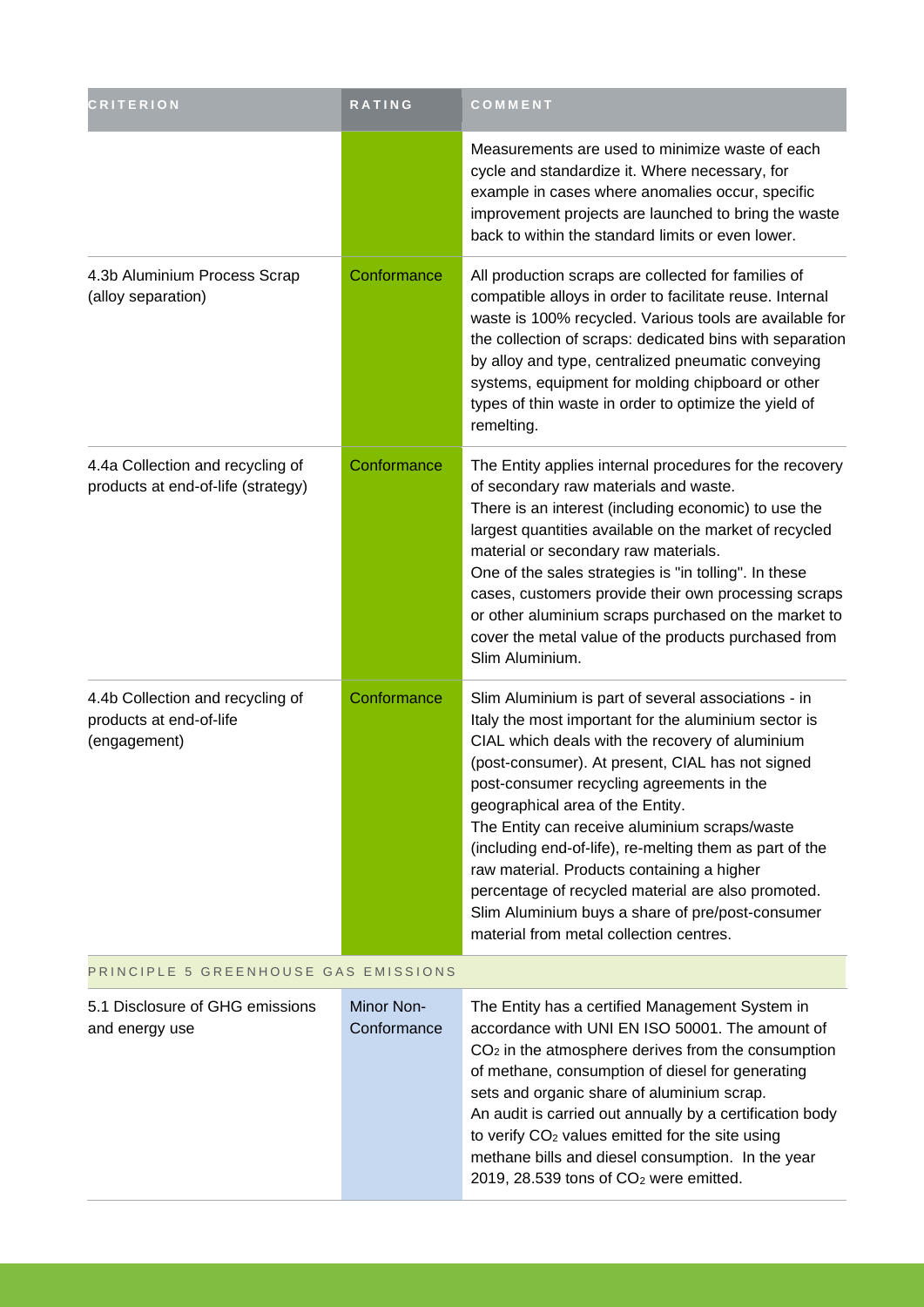| <b>CRITERION</b>                                      | <b>RATING</b>             | COMMENT                                                                                                                                                                                                                                                                                                                                                                                                                                                                                                                                                                                                                                                                                                                                                                                                                                                                                                                      |
|-------------------------------------------------------|---------------------------|------------------------------------------------------------------------------------------------------------------------------------------------------------------------------------------------------------------------------------------------------------------------------------------------------------------------------------------------------------------------------------------------------------------------------------------------------------------------------------------------------------------------------------------------------------------------------------------------------------------------------------------------------------------------------------------------------------------------------------------------------------------------------------------------------------------------------------------------------------------------------------------------------------------------------|
|                                                       |                           | The Entity reports emissions data annually to public<br>authorities as required by the EU Emissions Trading<br>System (EU ETS).<br>Pending the publication of the Sustainability Report,<br>the Entity makes available the data relating to GHG<br>emissions from energy consumption and reduction<br>targets upon request; stakeholders are informed of<br>this possibility.                                                                                                                                                                                                                                                                                                                                                                                                                                                                                                                                                |
| 5.2 GHG emissions reductions                          | Minor Non-<br>Conformance | All energy consumptions that directly (natural gas) or<br>indirectly (electricity) contribute to GHG emissions<br>are monitored. On the basis of this monitoring,<br>potential efficiency projects are analysed in order to<br>obtain a continuous reduction in consumption.<br>Targets to reduce GHG emissions have been<br>identified and activated. Pending the publication of<br>the Sustainability Report, the Entity makes available<br>the data relating to GHG emissions from energy<br>consumption and reduction targets upon request;<br>stakeholders are informed of this possibility.<br>GHG emission reduction targets have been<br>established for projects such as the optimization of<br>the compressed air network, and the efficiency of<br>Bernotti 2 coil annealing furnaces; with other studies<br>also underway, such as the expansion of melting line<br>2, to evaluate potential future improvement. |
| 5.3a Aluminium Smelting<br>(management system)        | Not Applicable            | This Criterion is not applicable to the Entity's<br>Certification Scope.                                                                                                                                                                                                                                                                                                                                                                                                                                                                                                                                                                                                                                                                                                                                                                                                                                                     |
| 5.3b Aluminium Smelting (up to<br>and including 2020) | Not Applicable            | This Criterion is not applicable to the Entity's<br>Certification Scope.                                                                                                                                                                                                                                                                                                                                                                                                                                                                                                                                                                                                                                                                                                                                                                                                                                                     |
| 5.3c Aluminium Smelting (after<br>2020)               | Not Applicable            | This Criterion is not applicable to the Entity's<br>Certification Scope.                                                                                                                                                                                                                                                                                                                                                                                                                                                                                                                                                                                                                                                                                                                                                                                                                                                     |
| PRINCIPLE 6 EMISSIONS, EFFLUENTS AND WASTE            |                           |                                                                                                                                                                                                                                                                                                                                                                                                                                                                                                                                                                                                                                                                                                                                                                                                                                                                                                                              |
| 6.1 Emissions to Air                                  | Conformance               | The plant has an Environmental Authorisation (AIA or<br>Integrated Environmental Permit) which includes<br>management of emissions into the atmosphere,<br>compliant with Legislative Decree 152/2006. Following<br>the authorization principles, the Entity communicates<br>its emissions into the atmosphere to the Public<br>Administration annually.<br>The Entity undertakes internal audits of compliance<br>with the Permit and checks on the communication to<br>the Public Administration is part of the ISO 14001<br>certification audit.                                                                                                                                                                                                                                                                                                                                                                          |
| 6.2 Discharges to Water                               | Conformance               | The plant is equipped with three water cycle treatment                                                                                                                                                                                                                                                                                                                                                                                                                                                                                                                                                                                                                                                                                                                                                                                                                                                                       |

and purification systems for industrial and civil use.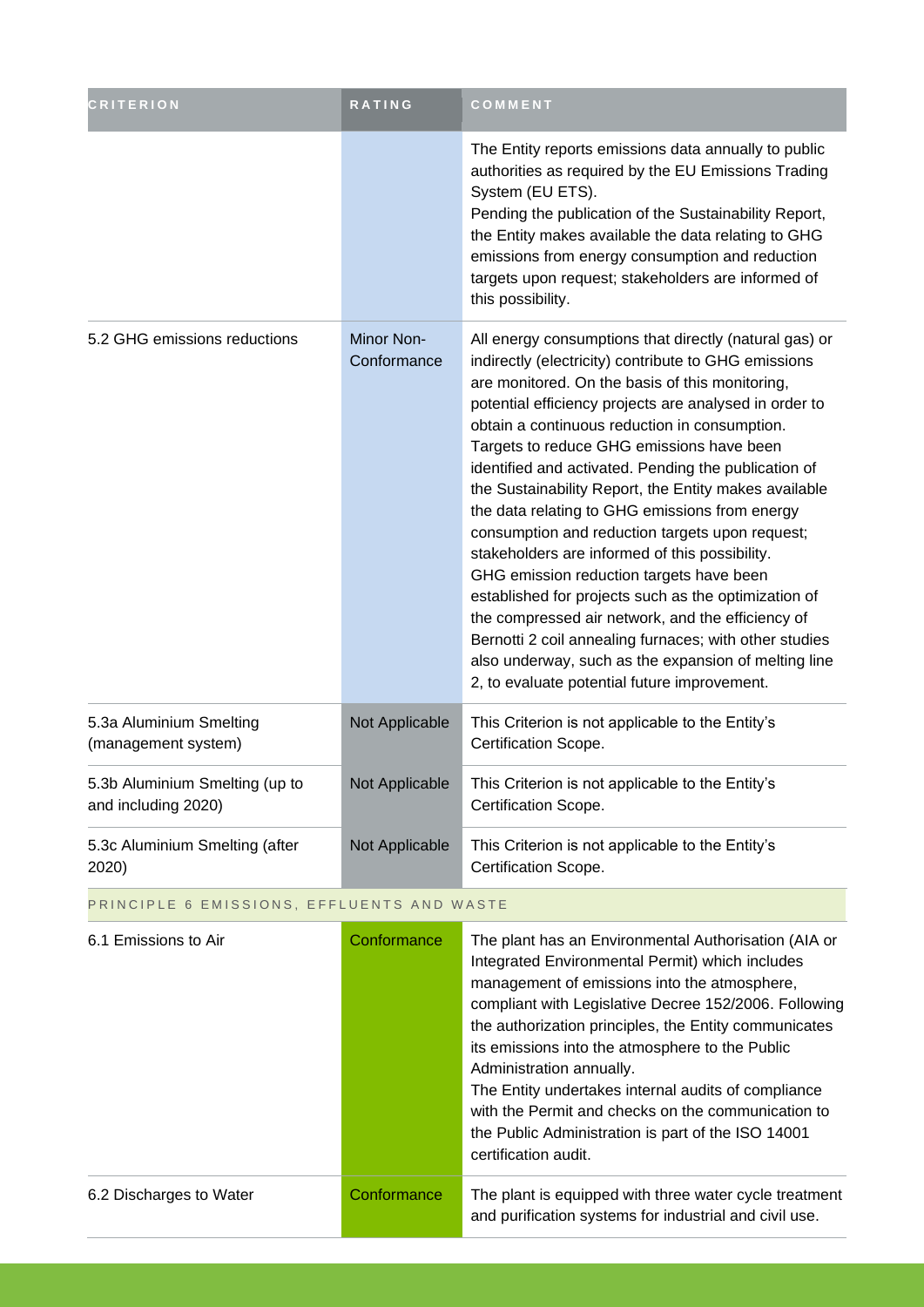| <b>CRITERION</b>                                                        | RATING                    | COMMENT                                                                                                                                                                                                                                                                                                                                                                                                                                                                                                                                          |
|-------------------------------------------------------------------------|---------------------------|--------------------------------------------------------------------------------------------------------------------------------------------------------------------------------------------------------------------------------------------------------------------------------------------------------------------------------------------------------------------------------------------------------------------------------------------------------------------------------------------------------------------------------------------------|
|                                                                         |                           | The final discharge point of the wastewater is<br>constantly monitored in order to prevent any kind of<br>external contamination. Purification devices are<br>monitored daily, with all checks recorded on a weekly<br>basis.<br>Additionally, in compliance with the Environmental<br>Authorisation (AIA or Integrated Environmental<br>Permit), the final discharge point is equipped with an<br>automatic sampler with chiller which makes<br>wastewater samples from the previous 12 hours<br>available to the authorities.                  |
| 6.3a Assessment and Management<br>of Spills and Leakage<br>(assessment) | Conformance               | An assessment of spills and leakage was made within<br>the Environmental Analysis (updated March 2019).<br>The document analyses the environmental aspect in<br>normal and emergency conditions and assesses the<br>level of significance.                                                                                                                                                                                                                                                                                                       |
| 6.3b Assessment and Management<br>of Spills and Leakage<br>(management) | Minor Non-<br>Conformance | The Entity has prepared a series of internal control<br>procedures and programs for emergency<br>management. Specific training tests on the<br>management of environmental emergencies are<br>planned every year. However, an emergency training<br>test was not carried out during 2020.                                                                                                                                                                                                                                                        |
| 6.4a Reporting of Spills (immediate<br>disclosure)                      | Conformance               | There have been no spillage accidents and spills of<br>polluting material over the last 20 years. The Entity<br>has planned to communicate these types of events<br>through the Sustainability Report. The communication<br>of environmental disasters is also envisaged by the<br>internal procedure relating to the management of<br>environmental emergencies.                                                                                                                                                                                |
| 6.4b Reporting of Spills (regular<br>reporting)                         | Conformance               | There have been no spillage accidents and spills of<br>polluting material over the last 20 years. The Entity<br>has planned to communicate these types of events<br>through the Sustainability Report. The communication<br>of environmental disasters is also envisaged by the<br>internal procedure relating to the management of<br>environmental emergencies.                                                                                                                                                                                |
| 6.5a Waste management and<br>reporting (strategy)                       | Conformance               | Based on the principles of sustainability and<br>circularity, the Entity aims to maximize the recovery of<br>waste by directing only a small part of it (non-<br>recoverable) to disposal. The aluminium waste<br>produced in all stages of the process is recovered<br>internally as a secondary raw material of the melting<br>furnaces. The overall percentage of waste sent for<br>recovery operations in 2020 is 87%.<br>The plant periodically carries out a characterization of<br>its waste using the services of external laboratories. |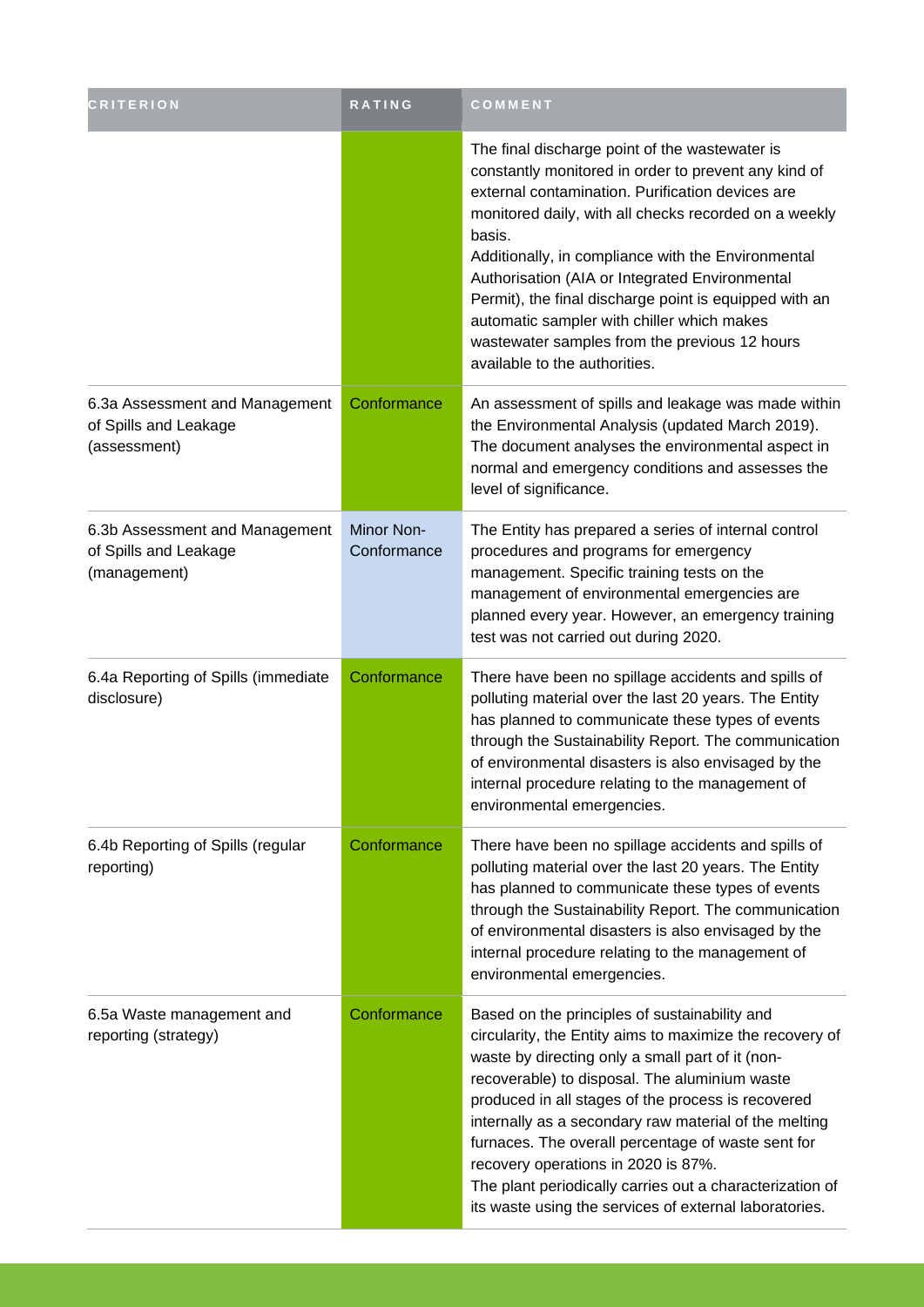| <b>CRITERION</b>                                                 | <b>RATING</b>             | COMMENT                                                                                                                                                                                                                                                                                                        |
|------------------------------------------------------------------|---------------------------|----------------------------------------------------------------------------------------------------------------------------------------------------------------------------------------------------------------------------------------------------------------------------------------------------------------|
|                                                                  |                           | It also performed the characterization of the waste<br>whenever requested by the suppliers of the<br>disposal/recovery service.                                                                                                                                                                                |
| 6.5b Waste management and<br>reporting (disclosure)              | Minor Non-<br>Conformance | The Entity monitored the quantities of hazardous and<br>non-hazardous waste generated and determined the<br>methods of waste disposal. Pending the publication of<br>the Sustainability Report, the Entity makes available<br>this information upon request; stakeholders are<br>informed of this possibility. |
| 6.6a Bauxite Residue (storage<br>construction)                   | Not Applicable            | This Criterion is not applicable to the Entity's<br>Certification Scope.                                                                                                                                                                                                                                       |
| 6.6b Bauxite Residue (integrity<br>checks and controls)          | Not Applicable            | This Criterion is not applicable to the Entity's<br>Certification Scope.                                                                                                                                                                                                                                       |
| 6.6c Bauxite Residue (water<br>discharge)                        | Not Applicable            | This Criterion is not applicable to the Entity's<br>Certification Scope.                                                                                                                                                                                                                                       |
| 6.6d Bauxite Residue (marine and<br>aquatic environments)        | Not Applicable            | This Criterion is not applicable to the Entity's<br>Certification Scope.                                                                                                                                                                                                                                       |
| 6.6e Bauxite Residue (state of the<br>art technologies)          | Not Applicable            | This Criterion is not applicable to the Entity's<br>Certification Scope.                                                                                                                                                                                                                                       |
| 6.6f Bauxite Residue (remediation)                               | Not Applicable            | This Criterion is not applicable to the Entity's<br>Certification Scope.                                                                                                                                                                                                                                       |
| 6.7a Spent Pot Lining (SPL)<br>(storage and management)          | Not Applicable            | This Criterion is not applicable to the Entity's<br>Certification Scope.                                                                                                                                                                                                                                       |
| 6.7b Spent Pot Lining (SPL)<br>(recovery and recycling)          | Not Applicable            | This Criterion is not applicable to the Entity's<br>Certification Scope.                                                                                                                                                                                                                                       |
| 6.7c Spent Pot Lining (SPL)<br>(Untreated SPL)                   | Not Applicable            | This Criterion is not applicable to the Entity's<br>Certification Scope.                                                                                                                                                                                                                                       |
| 6.7d Spent Pot Lining (SPL)<br>(review of alternatives)          | Not Applicable            | This Criterion is not applicable to the Entity's<br>Certification Scope.                                                                                                                                                                                                                                       |
| 6.7e Spent Pot Lining (SPL)<br>(marine and aquatic environments) | Not Applicable            | This Criterion is not applicable to the Entity's<br>Certification Scope.                                                                                                                                                                                                                                       |
| 6.8a Dross (recovery)                                            | Not Applicable            | This Criterion is not applicable to the Entity's<br>Certification Scope.                                                                                                                                                                                                                                       |
| 6.8b Dross (recycling)                                           | Not Applicable            | This Criterion is not applicable to the Entity's<br>Certification Scope.                                                                                                                                                                                                                                       |
| 6.8c Dross (review of alternatives)                              | Not Applicable            | This Criterion is not applicable to the Entity's<br>Certification Scope.                                                                                                                                                                                                                                       |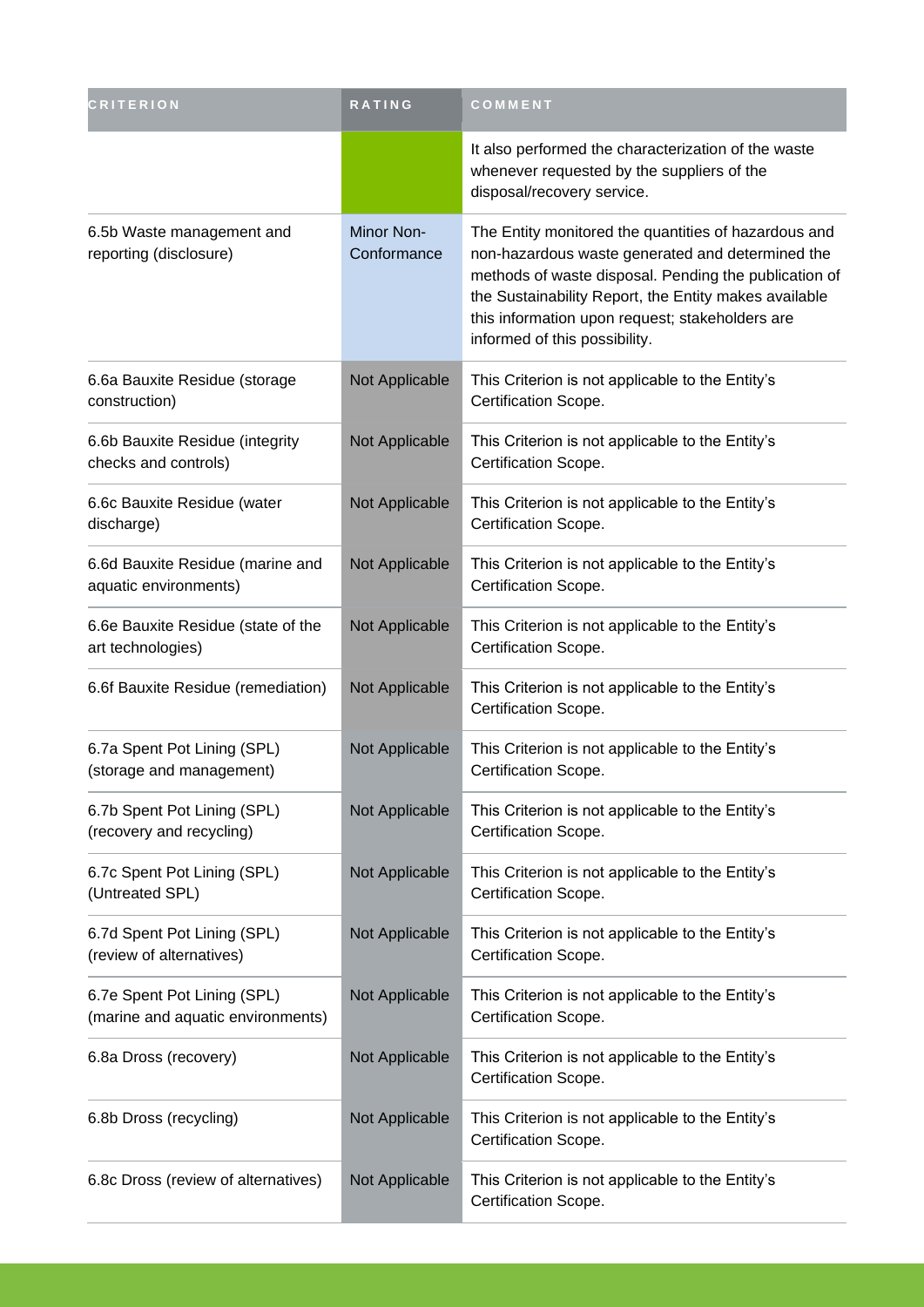| <b>CRITERION</b>                            | <b>RATING</b>             | COMMENT                                                                                                                                                                                                                                                                                                                                                                                                                                                                                                             |  |
|---------------------------------------------|---------------------------|---------------------------------------------------------------------------------------------------------------------------------------------------------------------------------------------------------------------------------------------------------------------------------------------------------------------------------------------------------------------------------------------------------------------------------------------------------------------------------------------------------------------|--|
| PRINCIPLE 7 WATER STEWARDSHIP               |                           |                                                                                                                                                                                                                                                                                                                                                                                                                                                                                                                     |  |
| 7.1a Water assessment (mapping)             | Conformance               | The water system is divided into:<br>- 2 wells for industrial use (well 1 and 2)<br>- 1 well for drinking use (well 3)<br>- 2 barrier wells (wells A and B) for MISO project<br>(operational safety). water from wells A and B for is<br>also used for cooling after treatment (industrial use).<br>This description is reported in the Environmental<br>Analysis document (updated March 2019).                                                                                                                    |  |
| 7.1b Water assessment (risk<br>assessment)  | Not Applicable            | There are no watersheds in the Entity's Area of<br>Influence.                                                                                                                                                                                                                                                                                                                                                                                                                                                       |  |
| 7.2a Water management<br>(management plans) | Conformance               | The Entity is ISO 14001:2015 certified. The<br>environmental review required by this Standard<br>includes a mapping of water sources and water usage.<br>The latest analysis is dated November 2019. The<br>Environmental Analysis also includes a risk<br>assessment for the use of water.<br>The main risk is exceeding the Environmental<br>Authorization limits, including water withdrawal quotas.<br>Internal audits and operational control measures are in<br>place to monitor water use.                   |  |
| 7.2b Water management<br>(monitoring)       | Conformance               | The monitoring of water consumption is undertaken<br>monthly and recorded in a dedicated file. Verified<br>specific monitoring of water resources (m <sup>3</sup> /ton of<br>aluminium produced). The data recorded in the<br>monitoring period, referring to the quantity of water<br>supplied, shows a fairly strong trend due to a<br>decrease in specific water consumption.                                                                                                                                    |  |
| 7.3 Disclosure of water usage and<br>risks  | Minor Non-<br>Conformance | The Entity monitored the withdrawal and use of water<br>and analysed the material risks related to water.<br>However, this type of information is not currently<br>disclosed publicly. Pending the publication of the<br>Sustainability Report later in the year, the Entity<br>makes available this information upon request;<br>stakeholders are informed of this possibility.                                                                                                                                    |  |
| PRINCIPLE 8 BIODIVERSITY                    |                           |                                                                                                                                                                                                                                                                                                                                                                                                                                                                                                                     |  |
| 8.1 Biodiversity assessment                 | Conformance               | The Entity has identified a plan of action in relation to<br>biodiversity in documents for release under the<br>Environmental Permit (AIA or Environmental<br>Integrated Authorization), and is a requirement under<br>Italian law, Decree 152/2006. Criticalities have been<br>identified which were kept under control by means of<br>foliar investigations for the constant verification of the<br>presence of elements that could cause damage (e.g.<br>presence of chlorinated solvents). The plan included in |  |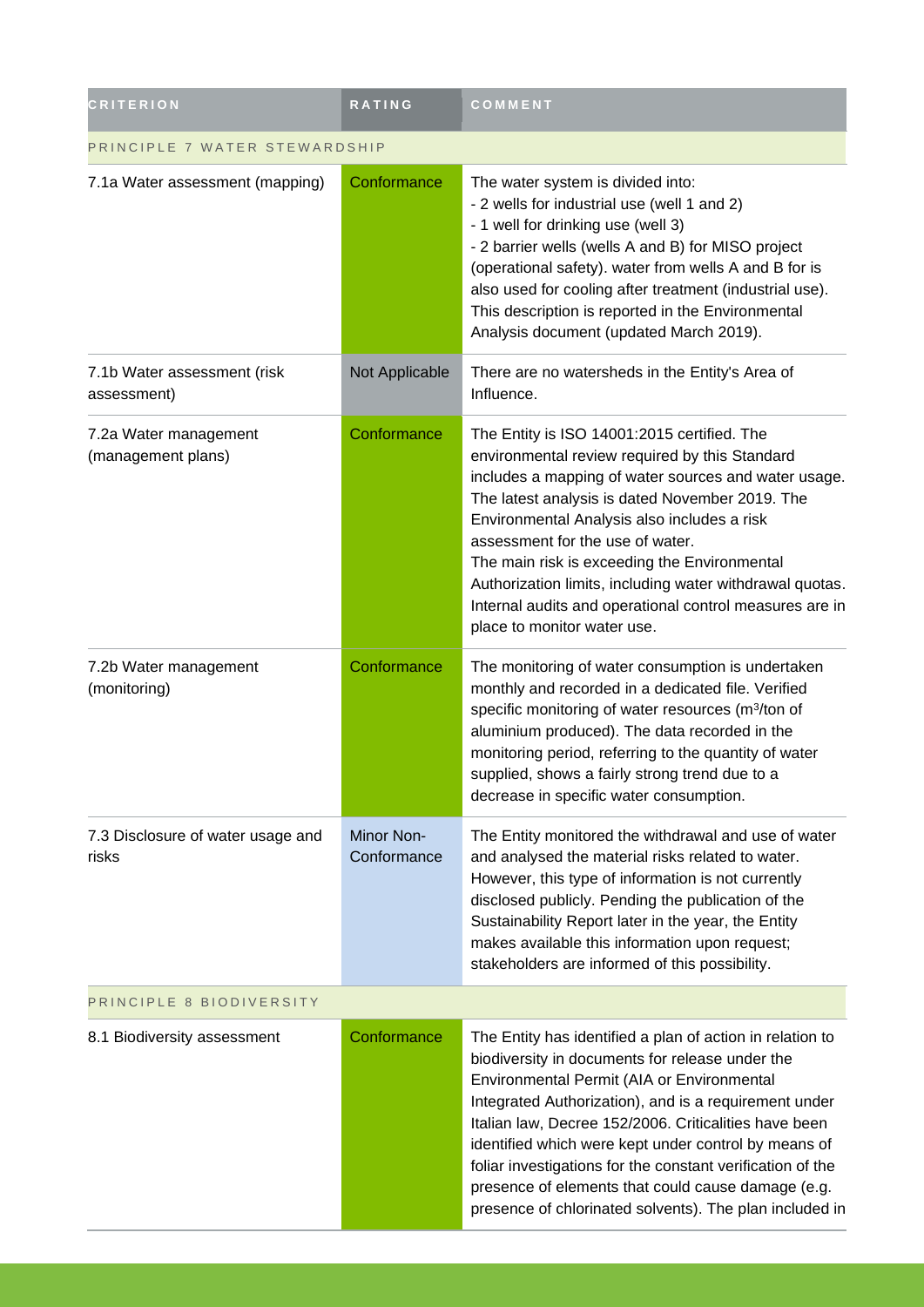| <b>CRITERION</b>                                                                          | RATING         | COMMENT                                                                                                                                                                                                                                                                                                                                                                                                                       |
|-------------------------------------------------------------------------------------------|----------------|-------------------------------------------------------------------------------------------------------------------------------------------------------------------------------------------------------------------------------------------------------------------------------------------------------------------------------------------------------------------------------------------------------------------------------|
|                                                                                           |                | the AIA is correctly structured and takes into account<br>the mitigation hierarchy, first of all taking into<br>consideration the mitigation in relation to the<br>remediation project in progress.                                                                                                                                                                                                                           |
| 8.2a Biodiversity management<br>(biodiversity action plans)                               | Conformance    | A risk assessment on biodiversity is addressed in the<br>Environmental Permit (AIA or Environmental<br>Integrated Authorization) and is a requirement under<br>Italian law, Decree 152/2006.<br>At present, foliar investigations for the constant<br>verification of the presence of elements that could<br>cause damage (e.g. presence of chlorinated solvents)<br>are undertaken.                                          |
| 8.2b Biodiversity management<br>(consultation and mitigation<br>hierarchy)                | Conformance    | A risk assessment on biodiversity is addressed in the<br>Environmental Permit (AIA or Environmental<br>Integrated Authorization) and is a requirement under<br>Italian law, Decree 152/2006.<br>At present, foliar investigations for the constant<br>verification of the presence of elements that could<br>cause damage (e.g. presence of chlorinated solvents)<br>are undertaken.                                          |
| 8.2c Biodiversity management<br>(reporting)                                               | Conformance    | A risk assessment on biodiversity is addressed in the<br>Environmental Permit (AIA or Environmental<br>Integrated Authorization) and is a requirement under<br>Italian law, Decree 152/2006.<br>The risk was assessed as not present.<br>At present, foliar investigations for the constant<br>verification of the presence of elements that could<br>cause damage (e.g. presence of chlorinated solvents)<br>are undertaken. |
| 8.3 Alien Species                                                                         | Conformance    | Alien species are constantly monitored through<br>periodic checks established within the monitoring plan<br>required by ISO 14001. The assessment performed in<br>terms of risk management currently evaluates the<br>probability of introducing alien species that could have<br>significant negative impacts to be low on biodiversity.                                                                                     |
| 8.4a Commitment to "No Go" in<br>World Heritage properties<br>(exploration and new mines) | Not Applicable | This Criterion is not applicable to the Entity's<br>Certification Scope.                                                                                                                                                                                                                                                                                                                                                      |
| 8.4b Commitment to "No Go" in<br>World Heritage properties (existing<br>mines)            | Not Applicable | This Criterion is not applicable to the Entity's<br>Certification Scope.                                                                                                                                                                                                                                                                                                                                                      |
| 8.5a Mine rehabilitation (best<br>available techniques)                                   | Not Applicable | This Criterion is not applicable to the Entity's<br>Certification Scope.                                                                                                                                                                                                                                                                                                                                                      |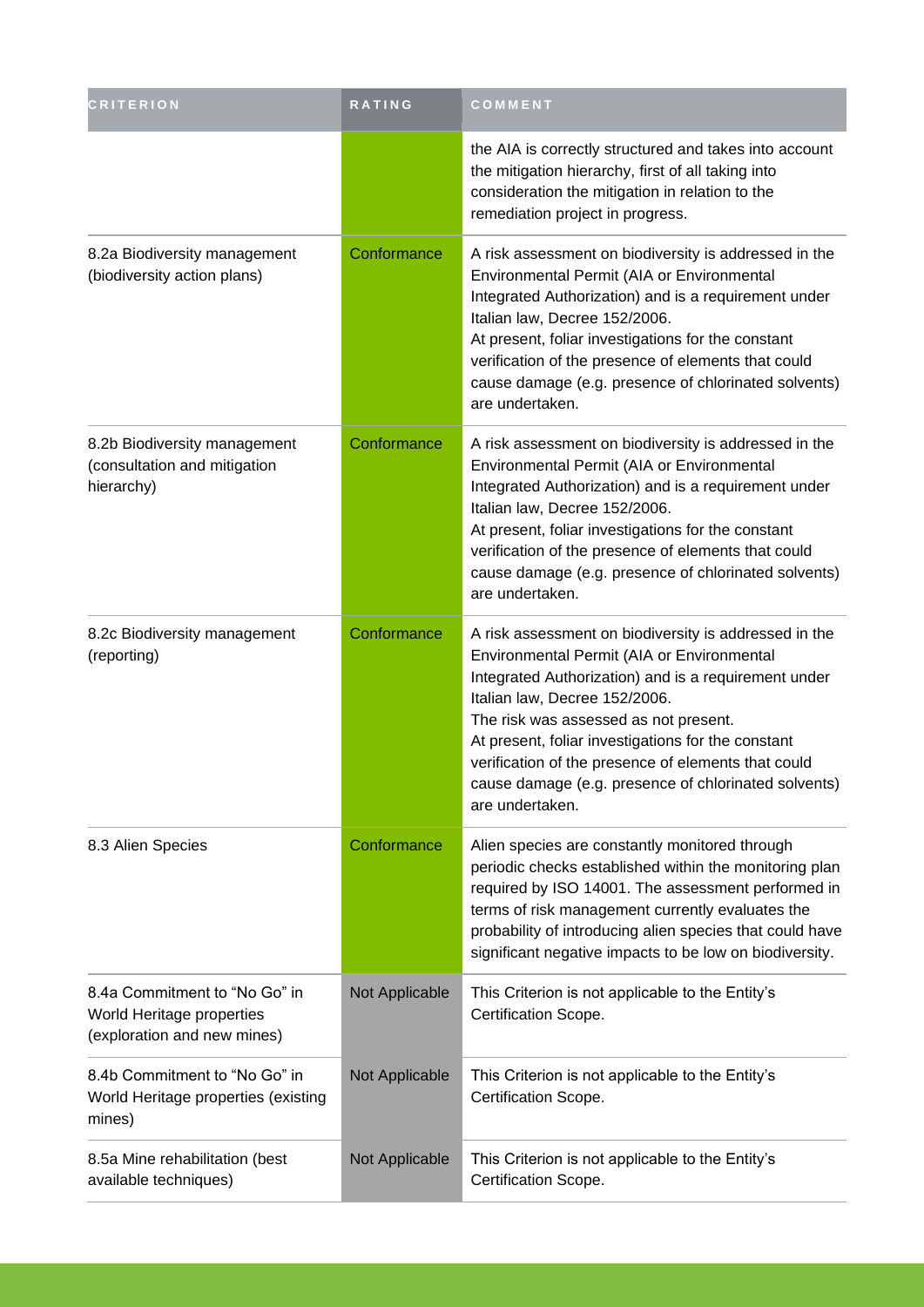| <b>CRITERION</b>                                   | RATING         | COMMENT                                                                                                                                                                                                                                                                                                                                                                                                                                                                                                                                                                                        |
|----------------------------------------------------|----------------|------------------------------------------------------------------------------------------------------------------------------------------------------------------------------------------------------------------------------------------------------------------------------------------------------------------------------------------------------------------------------------------------------------------------------------------------------------------------------------------------------------------------------------------------------------------------------------------------|
| 8.5b Mine rehabilitation (financial<br>provisions) | Not Applicable | This Criterion is not applicable to the Entity's<br>Certification Scope.                                                                                                                                                                                                                                                                                                                                                                                                                                                                                                                       |
| PRINCIPLE 9 HUMAN RIGHTS                           |                |                                                                                                                                                                                                                                                                                                                                                                                                                                                                                                                                                                                                |
| 9.1a Human Rights Due Diligence<br>(policy)        | Conformance    | The organization's commitment to respect human<br>rights is expressed in the Integrated Policy, Code of<br>Ethics and Legislative Decree 231/01 Model.                                                                                                                                                                                                                                                                                                                                                                                                                                         |
| 9.1b Human Rights Due Diligence<br>(process)       | Conformance    | The organization's commitment to respect human<br>rights is expressed in the Integrated Policy, Code of<br>Ethics and Legislative Decree 231/01 Model.<br>A human rights due diligence process is consistently<br>carried out. Compliance with applicable mandatory<br>regulations in terms of labour law has been verified.                                                                                                                                                                                                                                                                   |
| 9.1c Human Rights Due Diligence<br>(remediation)   | Conformance    | The organization's commitment to respect human<br>rights is expressed in the Integrated Policy, Code of<br>Ethics and Legislative Decree 231/01 Model.<br>No remediation actions have been taken and to date,<br>no adverse impacts have been identified through the<br>continuous due diligence process.                                                                                                                                                                                                                                                                                      |
| 9.2 Women's Rights                                 | Conformance    | Gender equality is guaranteed by regulatory<br>compliance and by the presence of women in top<br>management and middle management positions<br>(General Manager, middle managers and higher levels<br>of clerical). For the reference sector, the percentage of<br>women in production is small.<br>The adoption of an Organizational Model pursuant to<br>Legislative Decree 231/01 and a confidential reporting<br>system represent provides a tool for communicating<br>any offenses and violations to the Supervisory Body in<br>charge. There were no cases of discrimination in<br>2019. |
| 9.3 Indigenous Peoples                             | Not Applicable | The Entity does not operate on sites occupied by<br>Indigenous Peoples.                                                                                                                                                                                                                                                                                                                                                                                                                                                                                                                        |
| 9.4 Free, Prior, and Informed<br>Consent (FPIC)    | Not Applicable | The Entity does not operate on sites occupied by<br>Indigenous Peoples.                                                                                                                                                                                                                                                                                                                                                                                                                                                                                                                        |
| 9.5 Cultural and sacred heritage                   | Conformance    | A risk assessment on biodiversity is addressed in the<br>Environmental Permit (AIA or Environmental<br>Integrated Authorization) with a chapter on artistic and<br>historical heritage included in the Annex Report on<br>Territorial, Urban and Environmental Constraints.                                                                                                                                                                                                                                                                                                                    |
| 9.6a Resettlements (avoid or<br>minimise)          | Conformance    | There are no resettlements expected. In the event of<br>transfers and re-establishments, assessment of<br>related social risks will be undertaken, however, at the<br>moment, there are none planned.                                                                                                                                                                                                                                                                                                                                                                                          |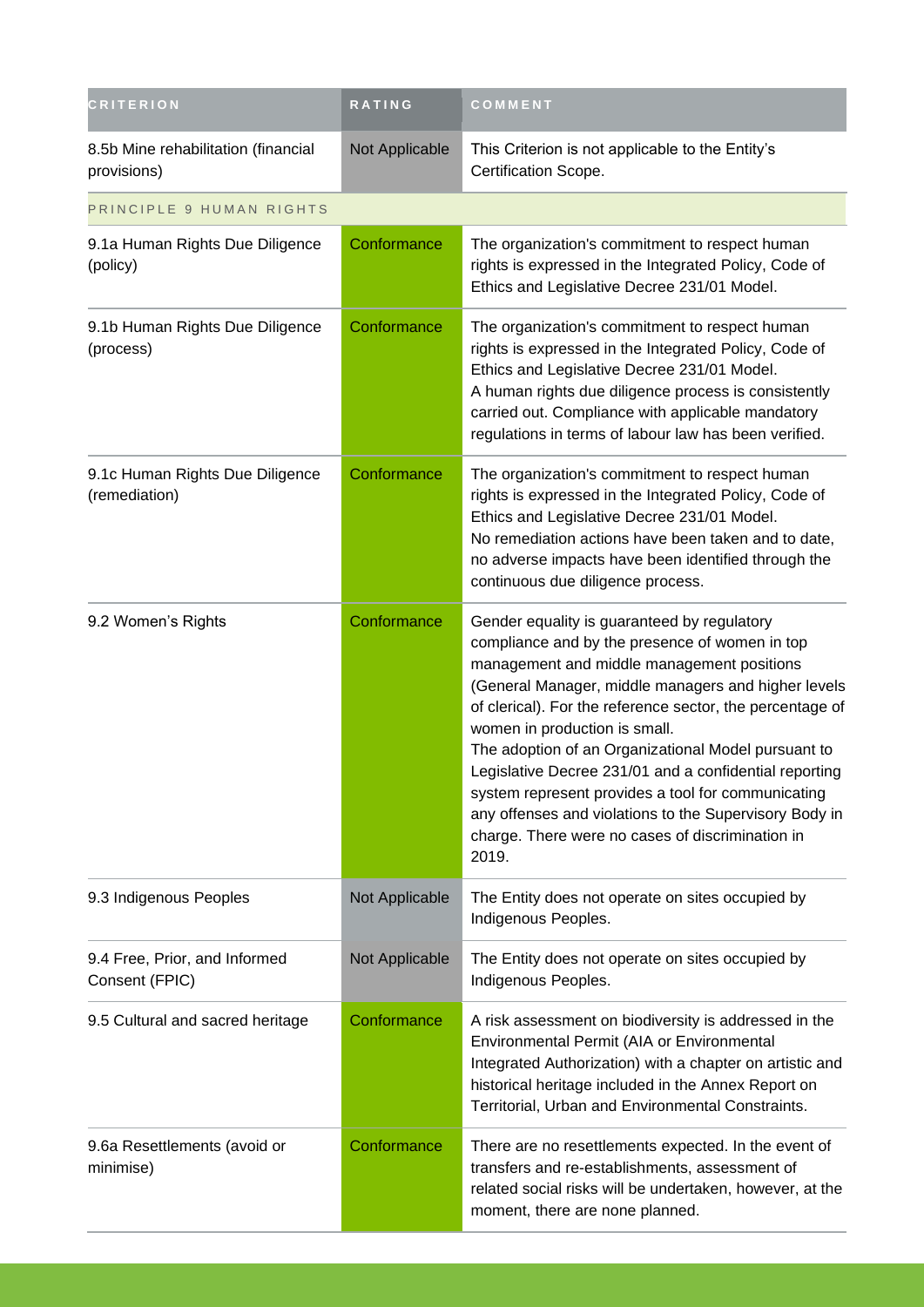| <b>CRITERION</b>                                                                                      | <b>RATING</b> | COMMENT                                                                                                                                                                                                                                                                                                                                                                                                                                                                                                                                                                |
|-------------------------------------------------------------------------------------------------------|---------------|------------------------------------------------------------------------------------------------------------------------------------------------------------------------------------------------------------------------------------------------------------------------------------------------------------------------------------------------------------------------------------------------------------------------------------------------------------------------------------------------------------------------------------------------------------------------|
| 9.6b Resettlements (where<br>unavoidable)                                                             | Conformance   | There are no resettlements expected. In the event of<br>transfers and re-establishments, assessment of<br>related social risks will be undertaken, however, at the<br>moment, there are none planned.                                                                                                                                                                                                                                                                                                                                                                  |
| 9.7a Local Communities (rights and<br>interests)                                                      | Conformance   | There are no concerns for local communities. The<br>relationships are however regulated through the<br>competent territorial bodies, Municipality, Province,<br>ARPA (Regional Agency for the Protection of the<br>Environment), etc.                                                                                                                                                                                                                                                                                                                                  |
| 9.7b Local Communities (impacts)                                                                      | Conformance   | There are no concerns for local communities. The<br>relationships are however regulated through the<br>competent territorial bodies, Municipality, Province,<br>ARPA (Regional Agency for the Protection of the<br>Environment), etc.                                                                                                                                                                                                                                                                                                                                  |
| 9.7c Local Communities<br>(livelihoods)                                                               | Conformance   | There are no concerns for local communities. The<br>relationships are however regulated through the<br>competent territorial bodies, Municipality, Province,<br>ARPA (Regional Agency for the Protection of the<br>Environment), etc.                                                                                                                                                                                                                                                                                                                                  |
| 9.8 Conflict-Affected and High-Risk<br>Areas                                                          | Conformance   | The requirement is met through the Supplier Risk<br>Assessment which analyses the risks associated with<br>the potential origin of aluminium used, whether it is<br>also used, as in the case of the company not coming<br>from conflict risk areas. The Risk Readiness<br>Assessment (RRA) - Risk Assessment in Raw<br>Materials Supply Chains has been recalled.                                                                                                                                                                                                     |
| 9.9 Security practice                                                                                 | Conformance   | An armed night surveillance service of the plant is<br>provided, specifically appointed and authorized by law.<br>The concierge service is carried out during the day by<br>non-armed personnel belonging to an external<br>company. Supervision and access control are carried<br>out in compliance with the law.<br>At the entrance to the plant, an identity document is<br>requested from external staff, and in response to the<br>current pandemic situation, body temperature checks<br>are carried out at the entrance to the plants using a<br>thermoscanner. |
| PRINCIPLE 10 LABOUR RIGHTS                                                                            |               |                                                                                                                                                                                                                                                                                                                                                                                                                                                                                                                                                                        |
| 10.1a Freedom of Association and<br><b>Right to Collective Bargaining</b><br>(freedom of association) | Conformance   | The Entity respects the right of workers to associate<br>freely. There are unitary trade union representatives<br>(CGIL, SISL, UIL), whose delegates have confirmed<br>collaboration and guarantee of the rights to<br>association by all workers. The following was found:<br>- No obstacles found to training or membership of<br>trade unions.                                                                                                                                                                                                                      |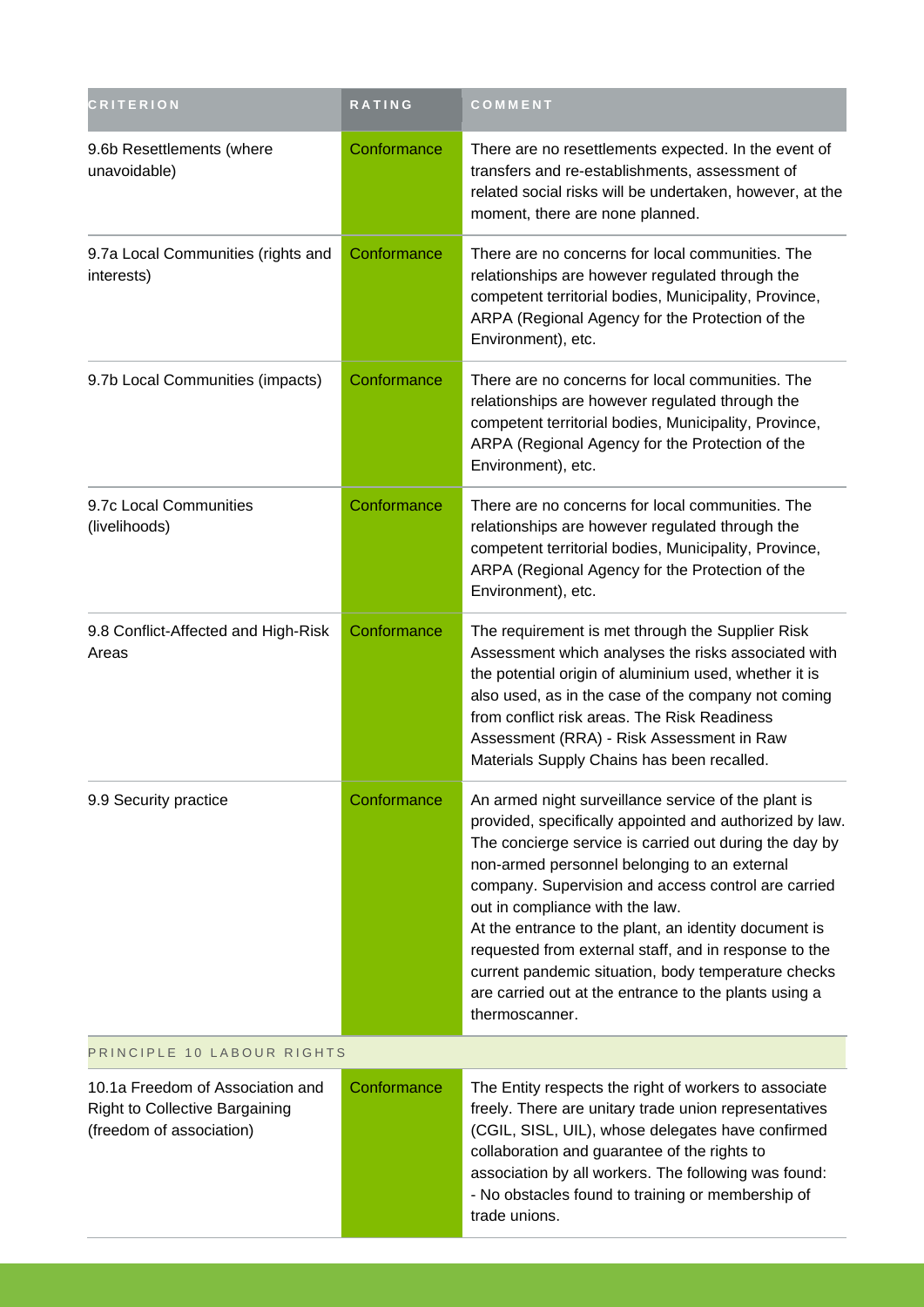| <b>CRITERION</b>                                                                                     | RATING      | COMMENT                                                                                                                                                                                                                                                                                                                                                                                                                                                                                                                                                                                                                                                                                                                                                                                                                                                                                       |
|------------------------------------------------------------------------------------------------------|-------------|-----------------------------------------------------------------------------------------------------------------------------------------------------------------------------------------------------------------------------------------------------------------------------------------------------------------------------------------------------------------------------------------------------------------------------------------------------------------------------------------------------------------------------------------------------------------------------------------------------------------------------------------------------------------------------------------------------------------------------------------------------------------------------------------------------------------------------------------------------------------------------------------------|
|                                                                                                      |             | - Adopted the National Collective Bargaining<br>Agreement for the metalworking industry and<br>installation of plants, signed by the USW plus II level<br>contracts in 2015 which concerns premium increases<br>law e.g. in case of shift.<br>- There is a RSU - unitary trade union representation<br>(6 components).<br>- There is a three-year procedure for the renewal of<br>representations. Represent the trade unions CGIL,<br>CISL, UIL, UGL.<br>- Monthly meeting planned with the unions to<br>communicate results, in terms of production (DEPTTA<br>and production paid x month).<br>- Security and investments are the main themes.<br>Trade union disputes not present.                                                                                                                                                                                                        |
| 10.1b Freedom of Association and<br><b>Right to Collective Bargaining</b><br>(collective bargaining) | Conformance | The right to collective bargaining is guaranteed to all<br>workers through their own representatives. The<br>following was found:<br>- No obstacles found to training or membership of<br>trade unions.<br>- Adopted the National Collective Labour Agreement<br>for the metalworking industry and installation of plants,<br>signed by the USW plus II level contracts in 2015<br>which concerns premium increases law e.g. in case of<br>shift.<br>- There is a RSU - unitary trade union representation<br>(6 components).<br>- There is a three-year procedure for the renewal of<br>representations. Represent the trade unions CGIL,<br>CISL, UIL, UGL.<br>- Monthly meeting planned with the unions to<br>communicate results, in terms of production (DEPTTA<br>and production paid x month).<br>- Security and investments are the main themes.<br>Trade union disputes not present. |
| 10.1c Freedom of Association and<br><b>Right to Collective Bargaining</b><br>(alternative means)     | Conformance | The right to collective bargaining and freedom of<br>association is established in Italy by law. The following<br>was found:<br>- No obstacles found to training or membership of<br>trade unions.<br>- Adopted the National Collective Labour Agreement<br>for the metalworking industry and installation of plants,<br>signed by the USW plus II level contracts in 2015<br>which concerns premium increases law e.g. in case of<br>shift.<br>- There is a RSU - unitary trade union representation<br>(6 components).                                                                                                                                                                                                                                                                                                                                                                      |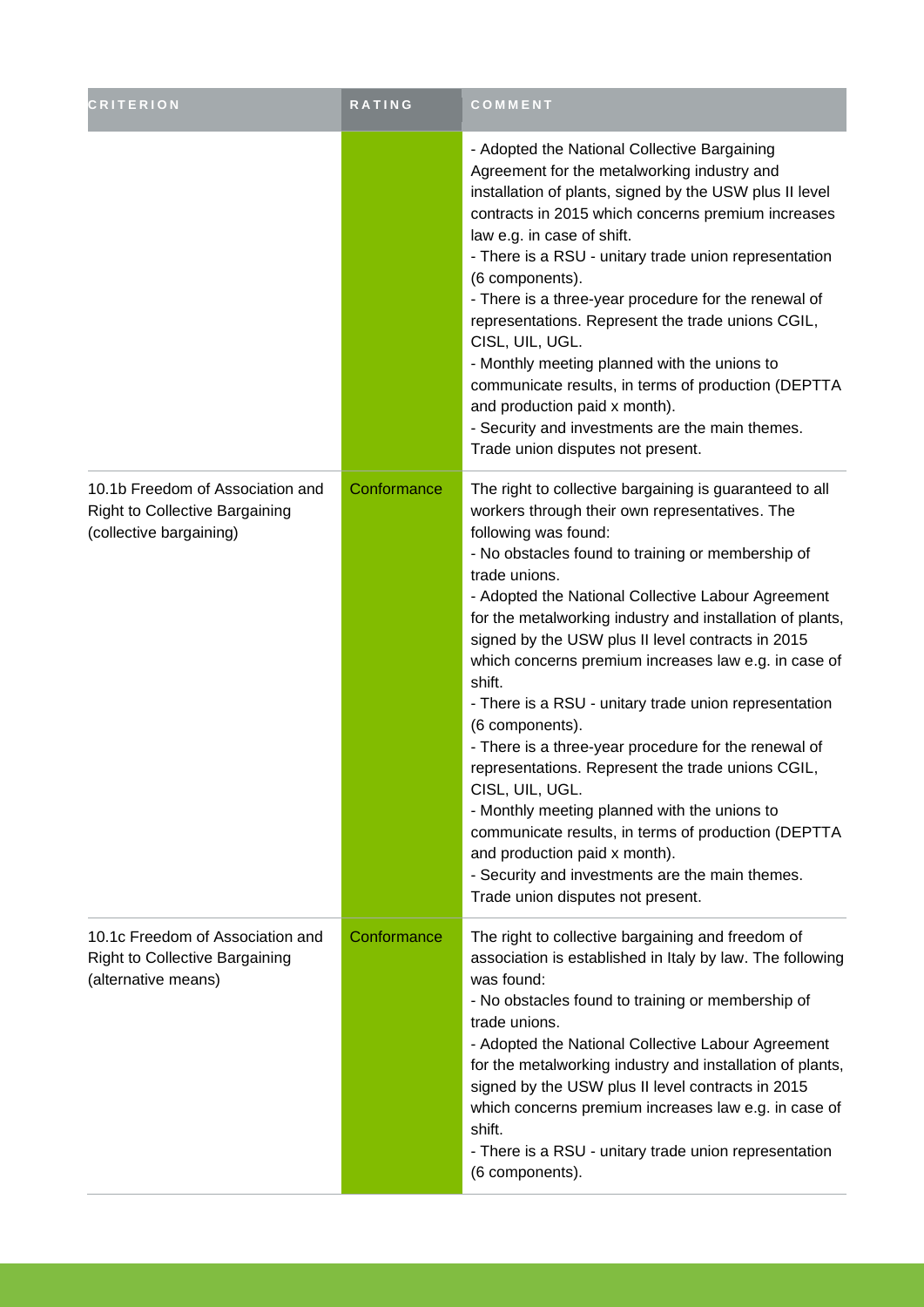| <b>CRITERION</b>                           | <b>RATING</b> | COMMENT                                                                                                                                                                                                                                                                                                                                                                                                                                                                                                                                                                                                                                                                                                                                                                                                      |
|--------------------------------------------|---------------|--------------------------------------------------------------------------------------------------------------------------------------------------------------------------------------------------------------------------------------------------------------------------------------------------------------------------------------------------------------------------------------------------------------------------------------------------------------------------------------------------------------------------------------------------------------------------------------------------------------------------------------------------------------------------------------------------------------------------------------------------------------------------------------------------------------|
|                                            |               | - There is a three-year procedure for the renewal of<br>representations. Represent the trade unions CGIL,<br>CISL, UIL, UGL.<br>- Monthly meeting planned with the unions to<br>communicate results, in terms of production (DEPTTA<br>and production paid x month).<br>- Security and investments are the main themes.<br>Trade union disputes not present.                                                                                                                                                                                                                                                                                                                                                                                                                                                 |
| 10.2a Child Labour (minimum age)           | Conformance   | The hiring procedure and the control of identity<br>documents guarantees the absence of child labour.<br>The Entity does not use or support the use of child<br>labour. Evidence of the commitment is available in the<br>Social Responsibility Policy document.<br>At the date of the audit, no minor workers were hired<br>by the Entity.                                                                                                                                                                                                                                                                                                                                                                                                                                                                  |
| 10.2b Child Labour (hazardous)             | Conformance   | The hiring procedure and the control of identity<br>documents guarantees the absence of child labour.<br>The Entity does not use or support the use of child<br>labour. Evidence of the commitment is available in the<br>Social Responsibility Policy document.<br>At the date of the audit, no minor workers were hired<br>by the Entity.                                                                                                                                                                                                                                                                                                                                                                                                                                                                  |
| 10.2c Child Labour (worst forms)           | Conformance   | The hiring procedure and the control of identity<br>documents guarantees the absence of child labour.<br>The Entity does not use or support the use of child<br>labour. Evidence of the commitment is available in the<br>Social Responsibility Policy document.<br>At the date of the audit, no minor workers were hired<br>by the Entity.                                                                                                                                                                                                                                                                                                                                                                                                                                                                  |
| 10.3a Forced Labour (human<br>trafficking) | Conformance   | All workers are hired directly or through administration<br>agencies authorized by the Ministry of Labour through<br>the regulatory devices. No intermediaries of any kind<br>are used. The following was found:<br>- The National Collective Bargaining Agreement<br>(CCNL) is applied by the metalworking collective.<br>No Ioan situation. Ancient PTFs in compliance with the<br>law.<br>- Extraordinary (working hours) always authorized by<br>the managers and registered through magnetic<br>badges. Extraordinary maximum level as per collective<br>agreement. Overtime is always optional.<br>- Two administration agencies are used, Adecco and<br>Manpower (both SA8000 certified).<br>- Security is provided by Metro Italia Giorno in daytime<br>and at night with armed guard by Metronotte. |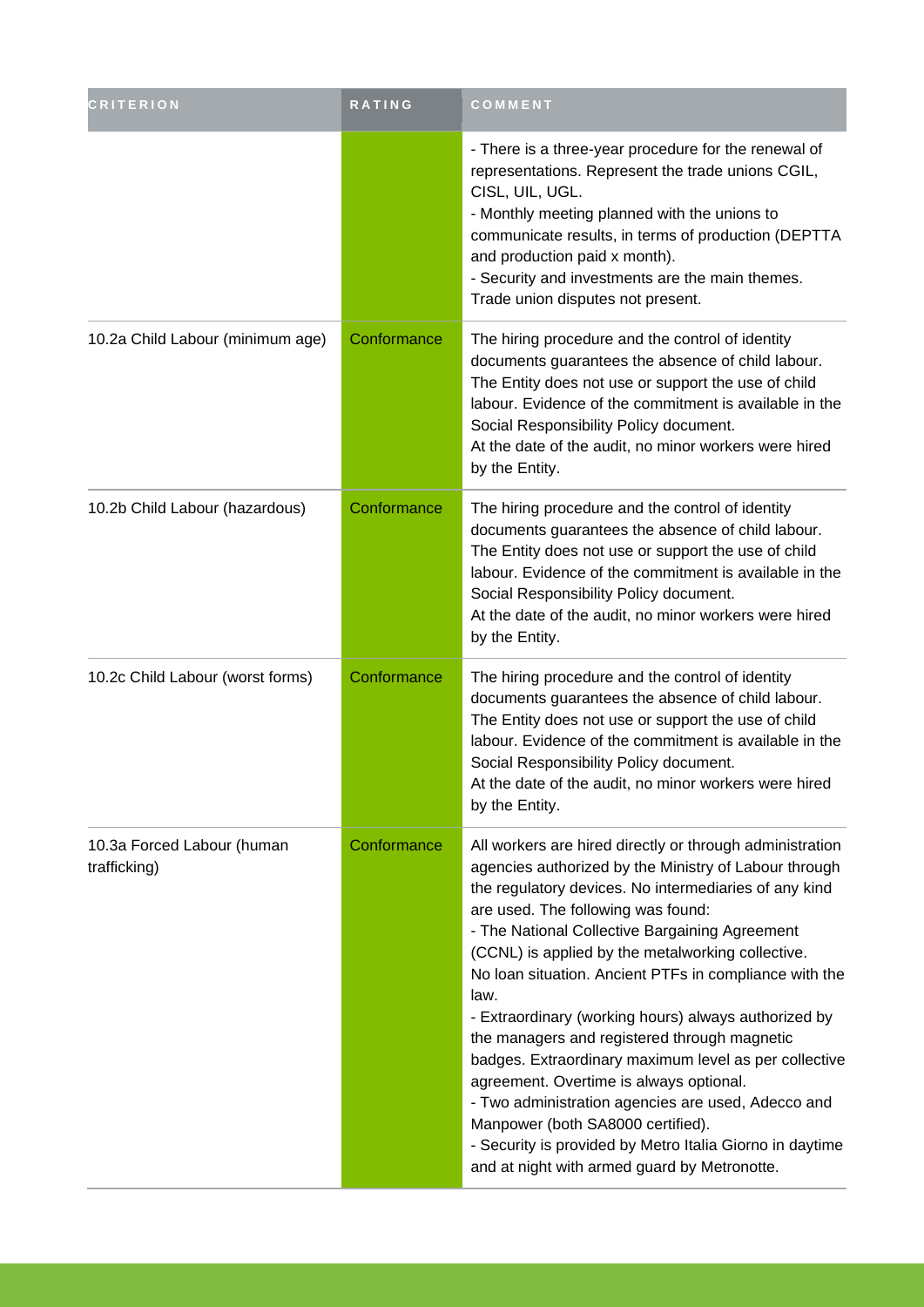| <b>CRITERION</b>                                  | RATING      | COMMENT                                                                                                                                                                                                                                                                                                                                                                                                                                                                                                                                                                                                                                                                                                                                                                                                                                                                                                   |
|---------------------------------------------------|-------------|-----------------------------------------------------------------------------------------------------------------------------------------------------------------------------------------------------------------------------------------------------------------------------------------------------------------------------------------------------------------------------------------------------------------------------------------------------------------------------------------------------------------------------------------------------------------------------------------------------------------------------------------------------------------------------------------------------------------------------------------------------------------------------------------------------------------------------------------------------------------------------------------------------------|
| 10.3b Forced Labour (deposits,<br>fees, advances) | Conformance | No deposit, hiring commissions, equipment payments,<br>etc. are requested of the workers. All workers are<br>hired directly or through administration agencies<br>authorized by the Ministry of Labour through the<br>regulatory devices. No intermediaries of any kind are<br>used. The following was found:<br>- The National Collective Bargaining Agreement<br>(CCNL) is applied by the metalworking collective.<br>No Ioan situation. Ancient PTFs in compliance with the<br>law.<br>- Extraordinary (working hours) always authorized by<br>the managers and registered through magnetic<br>badges. Extraordinary maximum level as per collective<br>agreement. Overtime is always optional.<br>- Two administration agencies are used, Adecco and<br>Manpower (both SA8000 certified).<br>- Security is provided by Metro Italia Giorno in daytime<br>and at night with armed guard by Metronotte. |
| 10.3c Forced Labour (migrant<br>workers)          | Conformance | No deposits of any kind are required from the workers,<br>be they EU citizens or migrants. The following was<br>found:<br>- The National Collective Bargaining Agreement<br>(CCNL) is applied by the metalworking collective.<br>No Ioan situation. Ancient PTFs in compliance with the<br>law.<br>- Extraordinary (working hours) always authorized by<br>the managers and registered through magnetic<br>badges. Extraordinary maximum level as per collective<br>agreement. Overtime is always optional.<br>- Two administration agencies are used, Adecco and<br>Manpower (both SA8000 certified).<br>- Security is provided by Metro Italia Giorno in daytime<br>and at night with armed guard by Metronotte.                                                                                                                                                                                        |
| 10.3d Forced Labour (debt<br>bondage)             | Conformance | Workers are free to leave their jobs at any time. No<br>advance payments or loans are given, other than<br>those provided for by the regulations in force. The<br>following was found:<br>- The National Collective Bargaining Agreement<br>(CCNL) is applied by the metalworking collective.<br>No Ioan situation. Ancient PTFs in compliance with the<br>law.<br>- Extraordinary (working hours) always authorized by<br>the managers and registered through magnetic<br>badges. Extraordinary maximum level as per collective<br>agreement. Overtime is always optional.<br>- Two administration agencies are used, Adecco and<br>Manpower (both SA8000 certified).<br>- Security is provided by Metro Italia Giorno in daytime<br>and at night with armed guard by Metronotte.                                                                                                                        |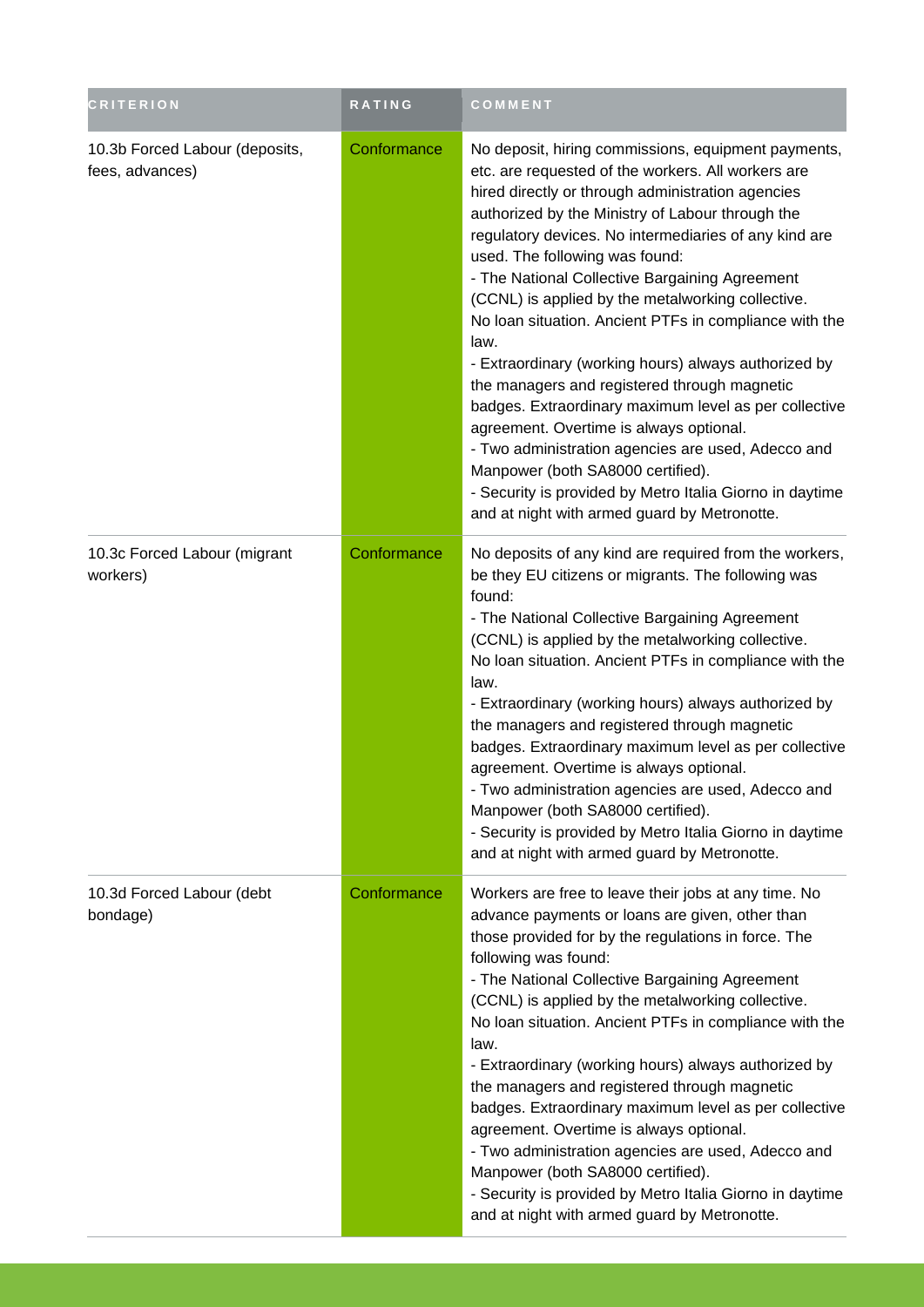| <b>CRITERION</b>                                                                | RATING      | COMMENT                                                                                                                                                                                                                                                                                                                                                                                                                                                                                                                                                                                                                                                                                                                                                      |
|---------------------------------------------------------------------------------|-------------|--------------------------------------------------------------------------------------------------------------------------------------------------------------------------------------------------------------------------------------------------------------------------------------------------------------------------------------------------------------------------------------------------------------------------------------------------------------------------------------------------------------------------------------------------------------------------------------------------------------------------------------------------------------------------------------------------------------------------------------------------------------|
| 10.3e Forced Labour (freedom of<br>movement)                                    | Conformance | Workers can leave their jobs freely at any time. The<br>following was found:<br>- The National Collective Bargaining Agreement<br>(CCNL) is applied by the metalworking collective.<br>No loan situation. Ancient PTFs in compliance with the<br>law.<br>- Extraordinary (working hours) always authorized by<br>the managers and registered through magnetic<br>badges. Extraordinary maximum level as per collective<br>agreement. Overtime is always optional.<br>- Two administration agencies are used, Adecco and<br>Manpower (both SA8000 certified).<br>- Security is provided by Metro Italia Giorno in daytime<br>and at night with armed guard by Metronotte.                                                                                     |
| 10.3f Forced Labour (retention of<br>identity papers, permits,<br>certificates) | Conformance | Only copies, not originals, of the workers' documents<br>(identity card, residence permit, driving license,<br>passport) are available. The following was found:<br>- The National Collective Bargaining Agreement<br>(CCNL) is applied by the metalworking collective.<br>No loan situation. Ancient PTFs in compliance with the<br>law.<br>- Extraordinary (working hours) always authorized by<br>the managers and registered through magnetic<br>badges. Extraordinary maximum level as per collective<br>agreement. Overtime is always optional.<br>- Two administration agencies are used, Adecco and<br>Manpower (both SA8000 certified).<br>- Security is provided by Metro Italia Giorno in daytime<br>and at night with armed guard by Metronotte. |
| 10.3g Forced Labour (freedom to<br>terminate employment)                        | Conformance | Workers can freely terminate their employment<br>relationship at any time by communicating their<br>resignation to Human Resources. The following was<br>found:<br>- The National Collective Bargaining Agreement<br>(CCNL) is applied by the metalworking collective.<br>No loan situation. Ancient PTFs in compliance with the<br>law.<br>- Extraordinary (working hours) always authorized by<br>the managers and registered through magnetic<br>badges. Extraordinary maximum level as per collective<br>agreement. Overtime is always optional.<br>- Two administration agencies are used, Adecco and<br>Manpower (both SA8000 certified).<br>- Security is provided by Metro Italia Giorno in daytime<br>and at night with armed guard by Metronotte.  |
| 10.4 Non-Discrimination                                                         | Conformance | Gender equality is guaranteed through the Entity's<br>Code of Ethics and the staff selection and hiring<br>procedure. The policy adopted by the Entity                                                                                                                                                                                                                                                                                                                                                                                                                                                                                                                                                                                                       |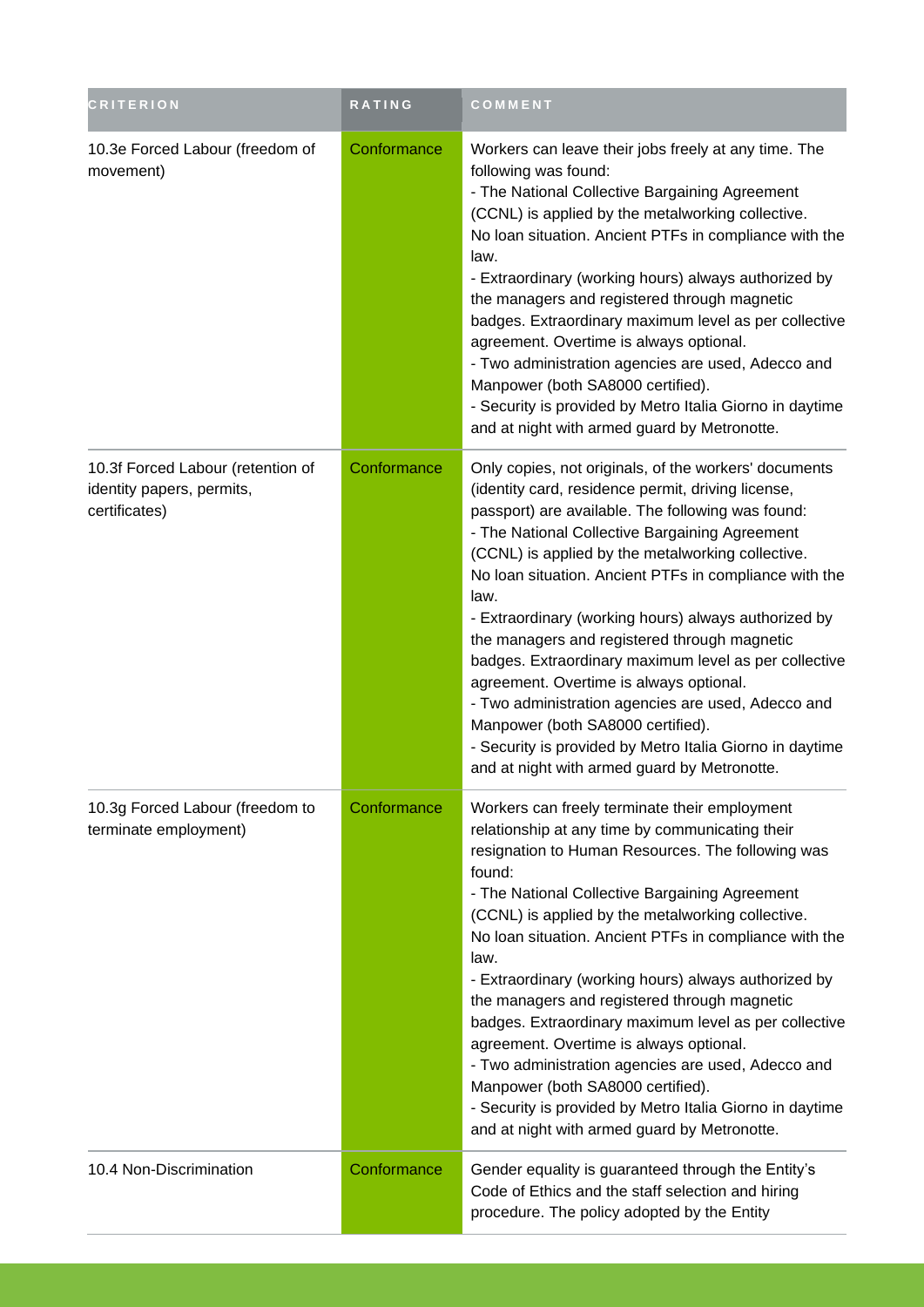| <b>CRITERION</b>                          | <b>RATING</b> | COMMENT                                                                                                                                                                                                                                                                                                                                                                                                                                                                                                                                                                                                                                                                                                                                                                                                                |
|-------------------------------------------|---------------|------------------------------------------------------------------------------------------------------------------------------------------------------------------------------------------------------------------------------------------------------------------------------------------------------------------------------------------------------------------------------------------------------------------------------------------------------------------------------------------------------------------------------------------------------------------------------------------------------------------------------------------------------------------------------------------------------------------------------------------------------------------------------------------------------------------------|
|                                           |               | guarantees equal opportunities and non-discrimination<br>in the hiring, remuneration, promotion, training,<br>opportunities for advancement or dismissal of any<br>Worker on the basis of sex, race, national or social<br>origin, religion or any other condition that may give<br>rise to of discrimination.                                                                                                                                                                                                                                                                                                                                                                                                                                                                                                         |
| 10.5 Communication and<br>engagement      | Conformance   | Communications are given by:<br>- Regular meetings with staff and management.<br>- Meetings with workers' safety representatives.<br>- Periodic meeting on health and safety between<br>Employer, Occupational Doctor, Head of the<br>prevention and protection service, Head of Workers<br>for Safety (in Italy it is mandatory according to Article<br>35 of Decree 81/2008).<br>- Union meetings of workers registered with the union.                                                                                                                                                                                                                                                                                                                                                                              |
| 10.6 Disciplinary practices               | Conformance   | The Entity complies with the National Collective<br>Bargaining Agreement (CCNL) and Law 300.<br>Disciplinary practices are managed in accordance with<br>the provisions of current legislation. In the last year,<br>there were 26 measures, and one dismissal was<br>managed in accordance with the CCNL.                                                                                                                                                                                                                                                                                                                                                                                                                                                                                                             |
| 10.7a Remuneration (living wage)          | Conformance   | The remuneration levels are applied in compliance<br>with the National Collective Bargaining Agreement<br>(CCNL) for the sector. The most applied levels are<br>Level 4 and 5. The levels are being recalculated as<br>established by the renewal agreement of the CCNL<br>(signed on February 2021 to take effect May for the<br>regulatory part and June for remuneration part).<br>According to national statistics, the living wage is<br>€758.68 per month. The lowest level present is Level<br>3 for direct workers and Level 2 for administration.<br>Payrolls and bank transfers were sampled. The<br>payslips comply with the standard forms approved by<br>the public administration and employees interviewed<br>stated they understood the contents of payslips and<br>that payments were always on time. |
| 10.7b Remuneration (method of<br>payment) | Conformance   | The remuneration levels are applied in compliance<br>with the national collective agreement for the sector.<br>Payrolls and bank transfers were sampled. The<br>payslips comply with the standard forms approved by<br>the public administration, the people interviewed said<br>they understood the contents of the payslips and that<br>payments were always on time.                                                                                                                                                                                                                                                                                                                                                                                                                                                |
| 10.8 Working Time                         | Conformance   | The Entity complies with applicable law and industry<br>standards regarding working hours (including                                                                                                                                                                                                                                                                                                                                                                                                                                                                                                                                                                                                                                                                                                                   |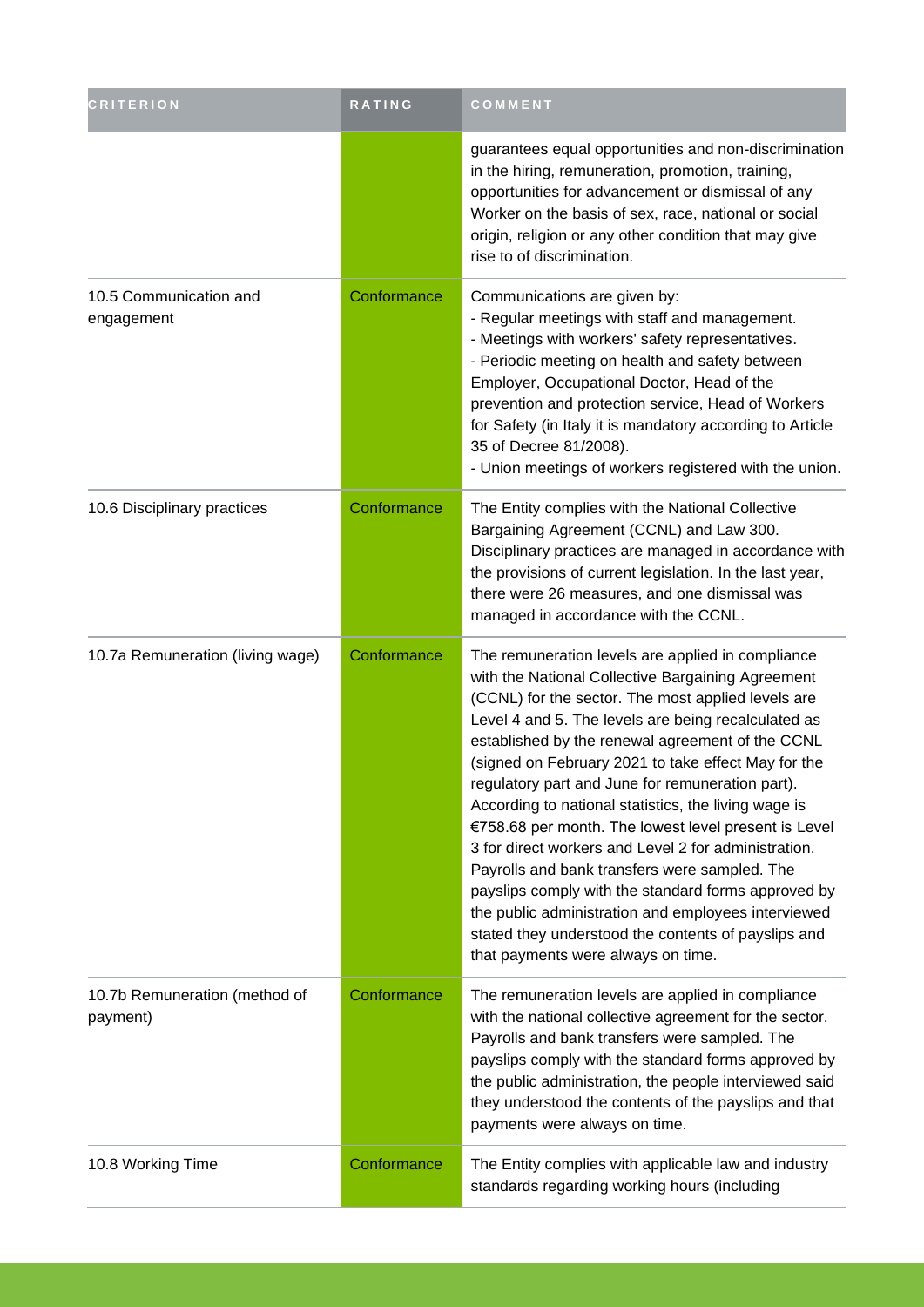| <b>CRITERION</b>                                                                        | RATING      | COMMENT                                                                                                                                                                                                                                                                                                                                                                                                                                                                                                                                                                                                                                                                                                                                                                                  |
|-----------------------------------------------------------------------------------------|-------------|------------------------------------------------------------------------------------------------------------------------------------------------------------------------------------------------------------------------------------------------------------------------------------------------------------------------------------------------------------------------------------------------------------------------------------------------------------------------------------------------------------------------------------------------------------------------------------------------------------------------------------------------------------------------------------------------------------------------------------------------------------------------------------------|
|                                                                                         |             | overtime). Recording of working hours is via magnetic<br>badges. Overtime is always voluntary.<br>Payslips contain records of attendance, absence,<br>leave, illness, etc. A sample of 20 payslips across<br>each department over the month of January 2021 was<br>taken. The Entity uses INAZ as a payroll management<br>system and working time recording. Payrolls are<br>managed internally.<br>With the exception of support activities, the plant<br>operates on three shifts (currently staggered as per<br>COVID-19 protocol (6.00 - 14.00; 14.00 - 22.00; 22.00<br>- 06.00). The plant is open 7 days a week for many<br>production departments - e.g. foundry. The timetable<br>changes, due to application of the COVID-19 protocol,<br>are communicated one week in advance. |
| PRINCIPLE 11 OCCUPATIONAL HEALTH AND SAFETY                                             |             |                                                                                                                                                                                                                                                                                                                                                                                                                                                                                                                                                                                                                                                                                                                                                                                          |
| 11.1a Occupational Health and<br>Safety (OH&S) Policy (policy)                          | Conformance | The Entity is ISO 45001 certified. The Integrated<br>Policy (and integrated with ASI requirements), signed<br>by the General Manager and CEO, includes<br>commitment to implement economic-financial<br>management methods, personnel and supplier<br>management in order to guarantee ethical<br>correctness, protection of the territory and respect for<br>human and social rights.<br>The OH&S Policy was approved by top<br>management, and resources are provided for its<br>implementation.                                                                                                                                                                                                                                                                                       |
| 11.1b Occupational Health and<br>Safety (OH&S) Policy (workers and<br>visitors)         | Conformance | The Entity is ISO 45001 certified. The Integrated<br>Policy (and integrated with ASI requirements), signed<br>by the General Manager and CEO, includes<br>commitment to implement economic-financial<br>management methods, personnel and supplier<br>management in order to guarantee ethical<br>correctness, protection of the territory and respect for<br>human and social rights.<br>As required by ISO 45001, the Policy and the OH&S<br>Management System in full is applied to all workers<br>present whether they are direct, indirect or<br>subcontracted workers.                                                                                                                                                                                                             |
| 11.1c Occupational Health and<br>Safety (OH&S) Policy (applicable<br>law and standards) | Conformance | The Entity is ISO 45001 certified. The Integrated<br>Policy (and integrated with ASI requirements), signed<br>by the General Manager and CEO, includes<br>commitment to implement economic-financial<br>management methods, personnel and supplier<br>management in order to guarantee ethical<br>correctness, protection of the territory and respect for<br>human and social rights.                                                                                                                                                                                                                                                                                                                                                                                                   |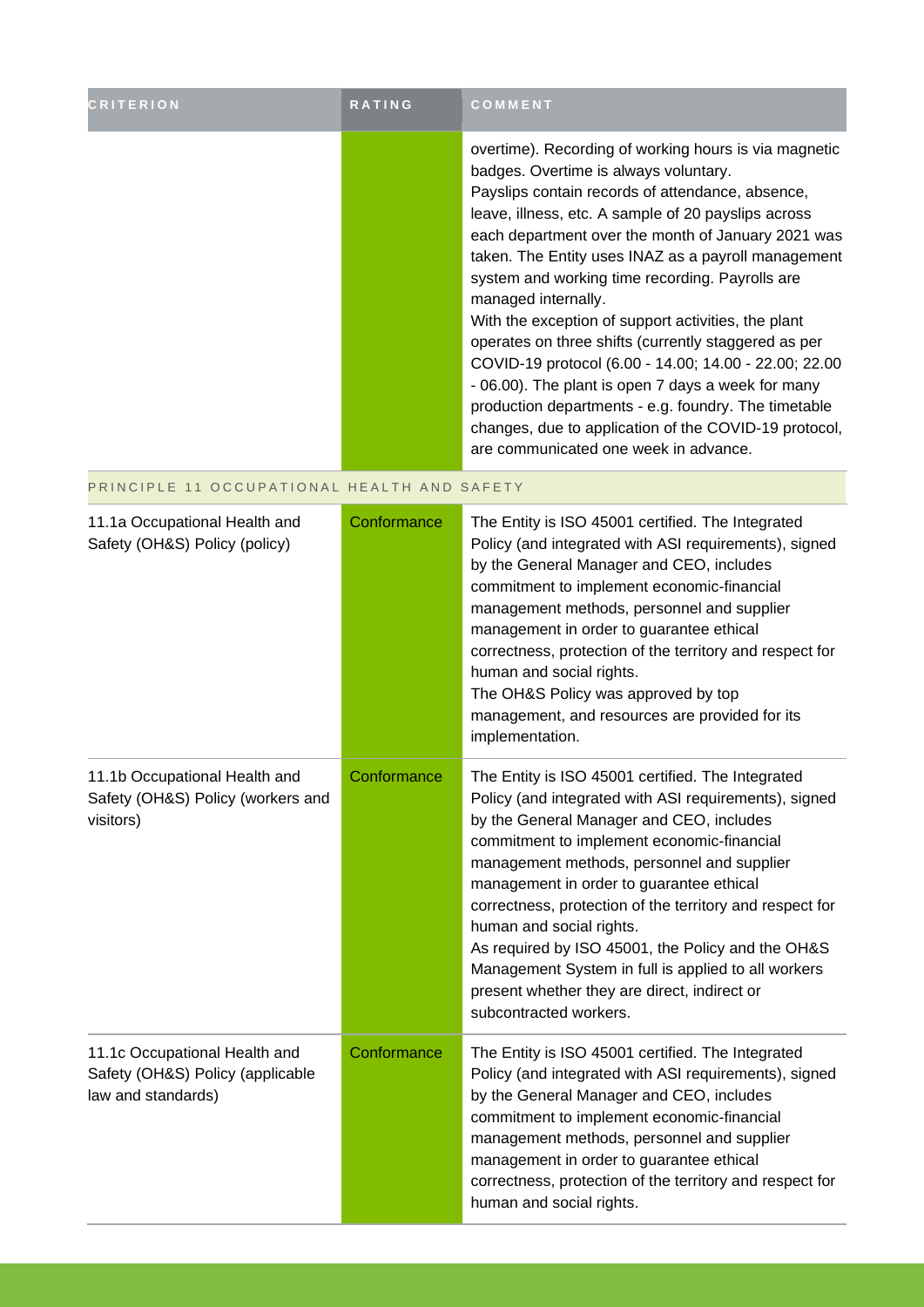| <b>CRITERION</b>                                                                     | RATING      | COMMENT                                                                                                                                                                                                                                                                                                                                                                                                                                                                                                                                                                                                                                                                                                                      |
|--------------------------------------------------------------------------------------|-------------|------------------------------------------------------------------------------------------------------------------------------------------------------------------------------------------------------------------------------------------------------------------------------------------------------------------------------------------------------------------------------------------------------------------------------------------------------------------------------------------------------------------------------------------------------------------------------------------------------------------------------------------------------------------------------------------------------------------------------|
|                                                                                      |             | As required by ISO 45001, the Policy contains a<br>commitment to comply with all mandatory standards.                                                                                                                                                                                                                                                                                                                                                                                                                                                                                                                                                                                                                        |
| 11.1d Occupational Health and<br>Safety (OH&S) Policy (right to stop<br>unsafe work) | Conformance | The Entity is ISO 45001 certified. The Integrated<br>Policy (and integrated with ASI requirements), signed<br>by the General Manager and CEO, includes<br>commitment to implement economic-financial<br>management methods, personnel and supplier<br>management in order to guarantee ethical<br>correctness, protection of the territory and respect for<br>human and social rights.<br>The Policy includes a commitment to ensure workers<br>understand safe practices and the right to leave the<br>workplace in cases of unsafe practices. In particular,<br>any worker who leaves the workplace in the<br>presence of serious and immediate danger that<br>cannot be avoided will not face subsequent<br>implications. |
| 11.2 OH&S Management System                                                          | Conformance | The Entity is ISO 45001 certified. The Integrated<br>Policy (and integrated with ASI requirements), signed<br>by the General Manager and CEO, includes<br>commitment to implement economic-financial<br>management methods, personnel and supplier<br>management in order to guarantee ethical<br>correctness, protection of the territory and respect for<br>human and social rights.<br>The Entity also commits to performance of<br>excellence in the areas of energy efficiency, ethics<br>and human rights.                                                                                                                                                                                                             |
| 11.3 Employee engagement on<br>health and safety                                     | Conformance | The Entity is ISO 45001 certified. The Integrated<br>Policy (and integrated with ASI requirements), signed<br>by the General Manager and CEO, includes<br>commitment to implement economic-financial<br>management methods, personnel and supplier<br>management in order to guarantee ethical<br>correctness, protection of the territory and respect for<br>human and social rights.<br>The Health and Safety Committee corresponds to the<br>SPP (Prevention and Protection Service), of which<br>the RLS is a member (Workers' Representative for<br>Security).                                                                                                                                                          |
| 11.4 OH&S performance                                                                | Conformance | Six accidents were recorded in 2020, with the most<br>serious for a total of 60 days and another 55 days.<br>One incident related to a temporary worker.<br>KPI's consider the IG (0.34) and IF (8.11) indicators.<br>No non-conformances were detected in the last ISO<br>45001 audit, which also identified eight observations                                                                                                                                                                                                                                                                                                                                                                                             |